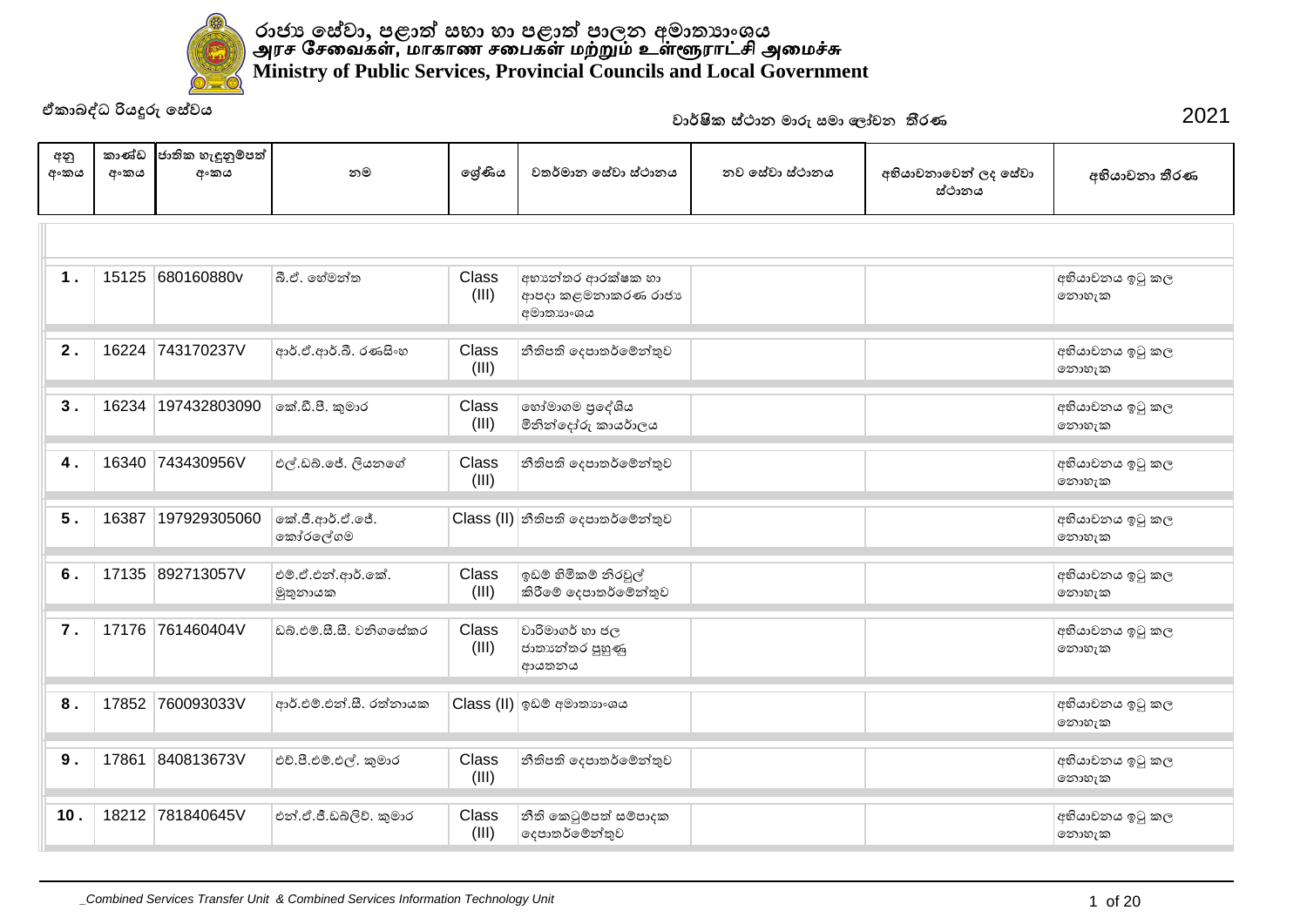

| අනු<br>අංකය | කාණ්ඩ<br>අංකය | ජාතික හැඳුනුම්පත්<br>අංකය | නම                                     | ලේණිය                 | වතර්මාන සේවා ස්ථානය                                                                                                         | නව සේවා ස්ථානය | අභියාචනාවෙන් ලද සේවා<br>ස්ථානය | අභියාචනා තීරණ            |
|-------------|---------------|---------------------------|----------------------------------------|-----------------------|-----------------------------------------------------------------------------------------------------------------------------|----------------|--------------------------------|--------------------------|
| 11.         | 18310         | 762122685V                | එන්.ඒ.පී.කේ. සේදරසිංහ                  | <b>Class</b><br>(III) | අනුරාධපුරය කෘෂිකමර්<br>විදාහලය                                                                                              |                |                                | අභියාචනය ඉටු කල<br>නොහැක |
| 12.         | 18464         | 760782432V                | සී.එස්.එම්. දිසානායක                   |                       | Class (II) ගෝමරන්කඩවල වාරිමාගර්<br>ඉංජිනේරු කායර්ාලය                                                                        |                |                                | අභියාචනය ඉටු කල<br>෩හැක  |
| 13.         | 18677         | 196924101706              | එල්.එස්. දූල්වල                        |                       | Class (II) කැකිරාව පුාදේශීය ලේකම්<br>කායර්ාලය                                                                               |                |                                | අභියාවනය ඉටු කල<br>෩හැක  |
| 14.         | 18701         | 832423513V                | ජී.එච්.එස්. කුමාර                      |                       | Class (II) අධිකරණ අමාතාහංශය                                                                                                 |                |                                | අභියාවනය ඉටු කල<br>නොහැක |
| 15.         | 18889         | 793174373v                | පී.එච්.එම්.එම්. විජේසූරිය              | Class<br>(III)        | සමෘද්ධි ගෘහ ආථරීක, ක්ෂුදු<br>මූලා, ස්වයං රැකියා,<br>වාහපාර සංවධර්න හා ඌණ<br>උපයෝජන රාජා සම්පත්<br>සංවධර්න රාජා<br>අමාතාහංශය |                |                                | අභියාවනය ඉටු කල<br>නොහැක |
| 16.         | 19184         | 198319002728              | එස්.ඊ.එස්.කේ. ඉලංගසිංහ                 | Class<br>(III)        | වාරිමාගර් හා ජල<br>ජාතාන්තර පුහුණු<br>ආයතනය                                                                                 |                |                                | අභියාචනය ඉටු කල<br>නොහැක |
| 17.         | 19262         | 900980884V                | ඊ.එම්.සී.ජේ. ඒකතායක                    | Class<br>(III)        | කීඩා වෛදා ආයතනය                                                                                                             |                |                                | අභියාචනය ඉටු කල<br>නොහැක |
| 18.         | 19296         | 723110254V                | බී.එච්. ටී. නිලන්ත                     | <b>Class</b><br>(III) | කල්මුනේ වාරිමාගර්<br>ඉංජිනේරු කායර්ාලය                                                                                      |                |                                | අභියාචනය ඉටු කල<br>නොහැක |
| 19.         | 19310         | 852681500V                | ආර්.එස්.එච්.එම්.ඒ.ආර්.බී.<br>වල්ගම්පාය | Class<br>(III)        | වාරිමාගර් හා ජල<br>ජාතාහේතර පුහුණු<br>ආයතනය                                                                                 |                |                                | අභියාචනය ඉටු කල<br>නොහැක |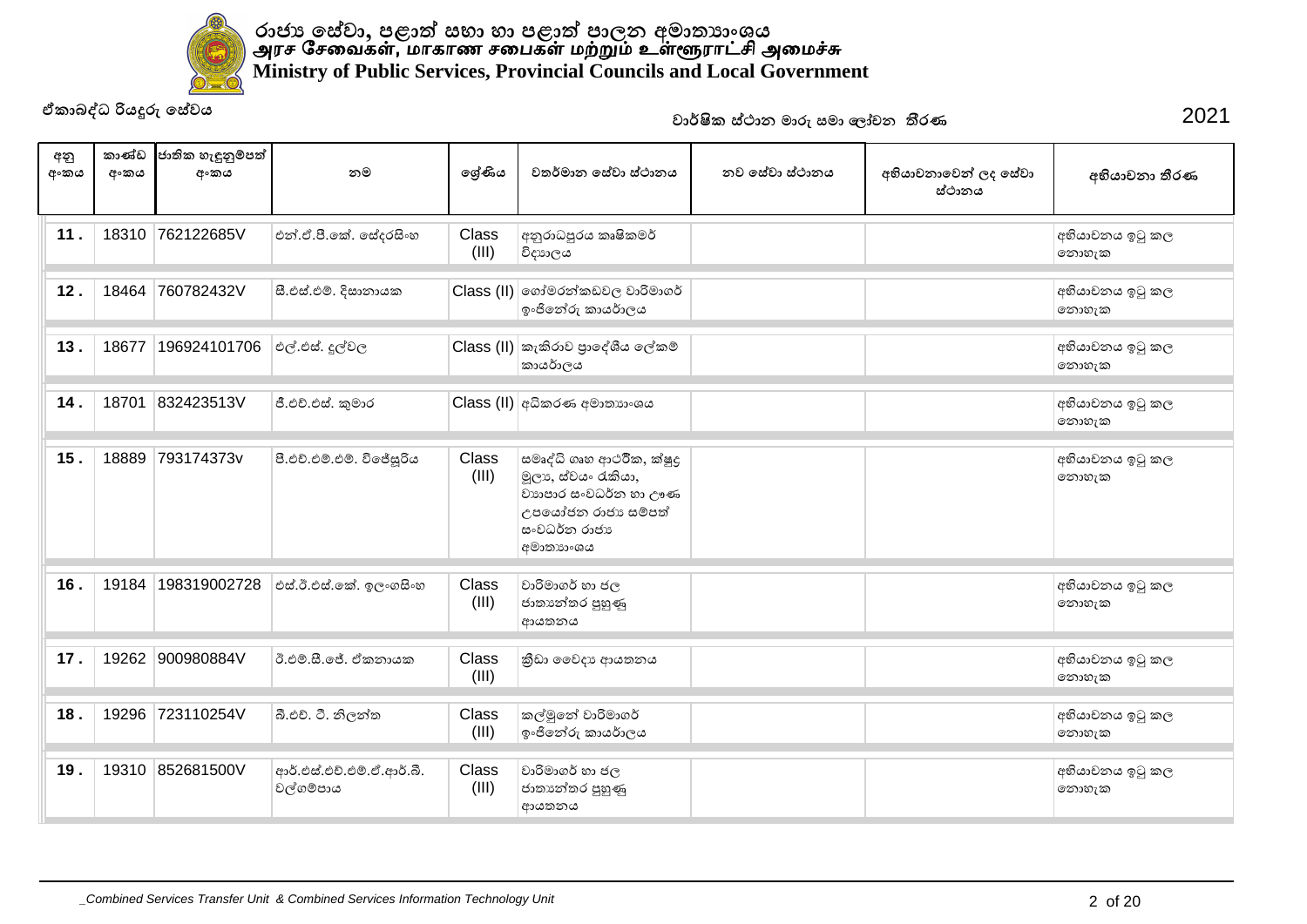

| අනු<br>අංකය | කාණ්ඩ<br>අංකය | ජාතික හැඳුනුම්පත්<br>අංකය | නම                      | ලේණිය          | වතර්මාන සේවා ස්ථානය                                                                                                         | නව සේවා ස්ථානය | අභියාචනාවෙන් ලද සේවා<br>ස්ථානය | අභියාචනා තීරණ            |
|-------------|---------------|---------------------------|-------------------------|----------------|-----------------------------------------------------------------------------------------------------------------------------|----------------|--------------------------------|--------------------------|
| 20.         |               | 19313 681320040V          | ඩබ්.එම්.ජේ. උදයලාල්     |                | $Class (I)$ වාරිමාගර් හා ජල<br>ජාතාහේතර පුහුණු<br>ආයතනය                                                                     |                |                                | අභියාවනය ඉටු කල<br>නොහැක |
| 21.         |               | 19342 832453790V          | යූ.ටී. දංගේ             | Class<br>(III) | පාතදුම්බර පුාදේශීය ලේකම්<br>කායර්ාලය                                                                                        |                |                                | අභියාචනය ඉටු කල<br>නොහැක |
| 22.         | 19361         | 953110679V                | එච්.ජී.එච්. ජයත්සර      | Class<br>(III) | තලාව පුාදේශීය ලේකම්<br>කායර්ාලය                                                                                             |                |                                | අභියාචනය ඉටු කල<br>නොහැක |
| 23.         | 19472         | 197521000233              | ආර්.ඩී. ගාමිණි          | Class<br>(III) | ජාතික සත්වෝදාහන<br>දෙපාතර්මේන්තුව                                                                                           |                |                                | අභියාවනය ඉටු කල<br>නොහැක |
| 24.         | 19625         | 802301138V                | වී.ඩී.ඒ.එස්. කුමාර      |                | Class (II) ශූී ලංකා මිනින්දෝරු<br>දෙපාතර්මේන්තුව                                                                            |                |                                | අභියාවනය ඉටු කල<br>නොහැක |
| 25.         | 19715         | 802352638v                | එම්.බී. නදීෂ පියදශර්න   |                | Class (II) කමර්ාන්ත අමාතාහංශය                                                                                               |                |                                | අභියාචනය ඉටු කල<br>නොහැක |
| 26.         | 19736         | 660480714V                | ඩී.කේ. ජයරත්ත           |                | Class (I) ජනමාධා අමාතාහංශය                                                                                                  |                |                                | අභියාචනය ඉටු කල<br>නොහැක |
| 27.         | 19819         | 791930855v                | එස්.ඒ.බී.එස්. විකුමනායක | Class (II)     | සමෘද්ධි ගෘහ ආථරීක, ක්ෂූදු<br>මූලා, ස්වයං රැකියා,<br>වාහපාර ස∘වධර්න හා ඌණ<br>උපයෝජන රාජා සම්පත්<br>සංවධර්න රාජා<br>අමාතාහංශය |                |                                | අභියාචනය ඉටු කල<br>නොහැක |
| 28.         | 19908         | 722833236V                | ඩබ්.සී. ජනකාන්ත         | Class<br>(III) | කාලගුණ විදාහ<br>දෙපාතර්මේන්තුව                                                                                              |                |                                | අභියාචනය ඉටු කල<br>නොහැක |
| 29.         |               | 19912 810293470v          | එම්.පී. ලාල්            | Class<br>(III) | කීඩා සංවධර්න<br>දෙපාතර්මේන්තුව                                                                                              |                |                                | අභියාචනය ඉටු කල<br>නොහැක |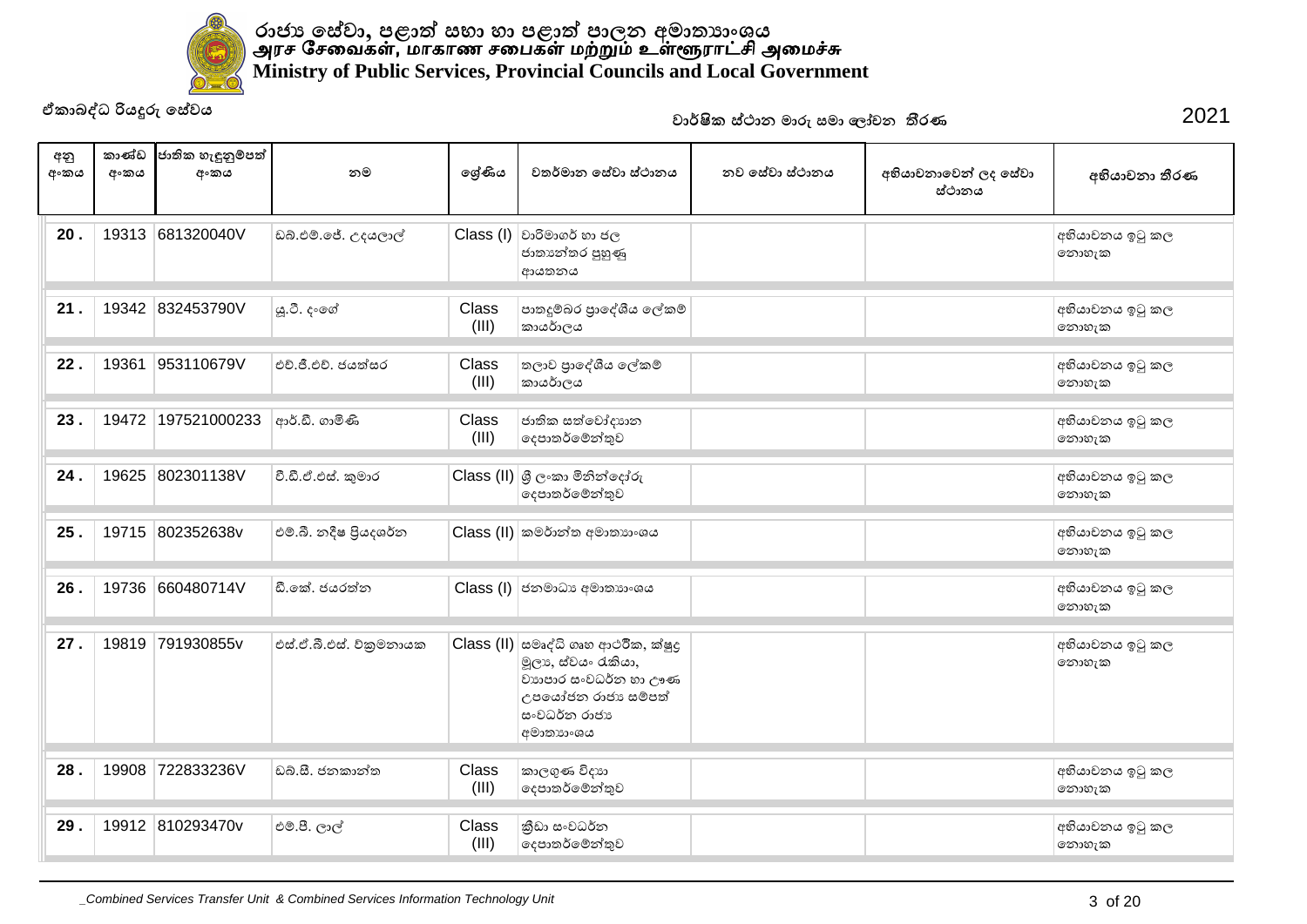

|             |               | ඒකාබද්ධ රියදූරු සේවය      |                          |                |                                                             | වාර්ෂික ස්ථාන මාරු සමා ලෝචන තීරණ                 |                                | 2021                     |
|-------------|---------------|---------------------------|--------------------------|----------------|-------------------------------------------------------------|--------------------------------------------------|--------------------------------|--------------------------|
| අනු<br>අංකය | කාණ්ඩ<br>අංකය | ජාතික හැඳුනුම්පත්<br>අංකය | නම                       | ලශ්ණිය         | වතර්මාන සේවා ස්ථානය                                         | නව සේවා ස්ථානය                                   | අභියාචනාවෙන් ලද සේවා<br>ස්ථානය | අභියාචනා තීරණ            |
| 30.         |               | 20111 833272705v          | ඩබ්ලිව්.එච්.ජී. ලක්ෂ්මන් | Class<br>(III) | ජල සම්පාදන අමාතාගංශය                                        |                                                  |                                | අභියාචනය ඉටු කල<br>නොහැක |
| 31.         | 20149         | 701541758V                | ඒ. සූරියආරච්චි           |                | Class (II) උඩුගම පුදේශිය<br>මිනින්දෝරු කායර්ාලය             |                                                  |                                | අභියාචනය ඉටු කල<br>෩හැක  |
|             |               |                           |                          |                |                                                             |                                                  |                                |                          |
| 32.         | 9987          | 652130810V                | එස්.කේ.එස්. පියදශර්න     |                | $Class$ (II) වනජීවී සංරක්ෂණ<br>දෙපාතර්මේන්තුව               | වැවිලි අමාතාහංශය                                 |                                | අභියාවනා කර නොමැත        |
| 33.         | 9987          | 672033616v                | එම්.පී.සී. විජේතුංග      | L Class        | SPECIA වැවිලි අමාතාහංශය                                     | වනජීවී සංරක්ෂණ<br>දෙපාතර්මේන්තුව                 |                                | අභියාචනා කර නොමැත        |
| 34.         | 10002         | 693652723V                | ආර්.එච්. අනුර            |                | Class (I)  නාගොඩ පුාදේශීය ලේකම්<br>කායර්ාලය                 | ගාල්ල වෙරළ සංරක්ෂණ<br>පාදේශීය කායර්ාලය           |                                | අභියාචනා කර නොමැත        |
| 35.         |               | 10002 803543895V          | ශු.එල්.ඒ.ඩබ්ලිව්. ලියනගේ | Class<br>(III) | ගාල්ල සහකාර<br>විගණකාධිපති කායර්ාලය                         | නාගොඩ පුාදේශීය ලේකම්<br>කායර්ාලය                 |                                | අභියාචනා කර නොමැත        |
| 36.         |               | 10002 813200384V          | බී.ජී.එම්. ලංකජිත්       | Class<br>(III) | ගාල්ල වෙරළ සංරක්ෂණ<br>පාදේශීය කායර්ාලය                      | ගාල්ල සහකාර<br>විගණකාධිපති කායර්ාලය              |                                | අභියාචනා කර නොමැත        |
| 37.         | 10003         | 641050636V                | එස්.පී. බාලසූරිය         |                | Class (II) කාමරීක අධාහපන හා පුහුණු<br>කිරීමේ දෙපාතර්මේන්තුව | අධාහපන අමාතා ශය                                  |                                | අභියාවනා කර නොමැත        |
| 38.         | 10003         | 713590533V                | එස්.ඒ.ඩී.ඩී. සත්ජය       |                | Class (I) අධාහපන අමාතාංශය                                   | ආගමන හා විගමන<br>දෙපාතර්මේන්තුව                  |                                | අභියාචනා කර නොමැත        |
| 39.         |               | 10003 792100783V          | ජී. නිශාන්ත              |                | Class (II) ආගමන හා විගමන<br>දෙපාතර්මේන්තුව                  | කාමරීක අධාහපන හා පුහුණු<br>කිරීමේ දෙපාතර්මේන්තුව |                                | අභියාවනා කර නොමැත        |
|             | 10004         | 662541796V                |                          |                |                                                             |                                                  |                                |                          |
| 40.         |               |                           | එල්.එස්. විකුමතිලක       |                | Class (II) සංචාරක අමාතාහංශය                                 | අධාහපන අමාතා ංශය                                 |                                | අභියාචනා කර නොමැත        |
| 41.         | 10004         | 682342161V                | එච්.ඩී.ආර්. ලලිත         | Class<br>(III) | විදේශ අමාතාහංශය                                             | සංචාරක අමාතාහංශය                                 |                                | අභියාචනා කර නොමැත        |
| 42.         |               | 10004 701010728V          | එම්.ඩී.සී.ජේ. කුමාර      |                | Class (I) අධාහපන අමාතාංශය                                   | විදේශ අමාතාහංශය                                  |                                | අභියාචනා කර නොමැත        |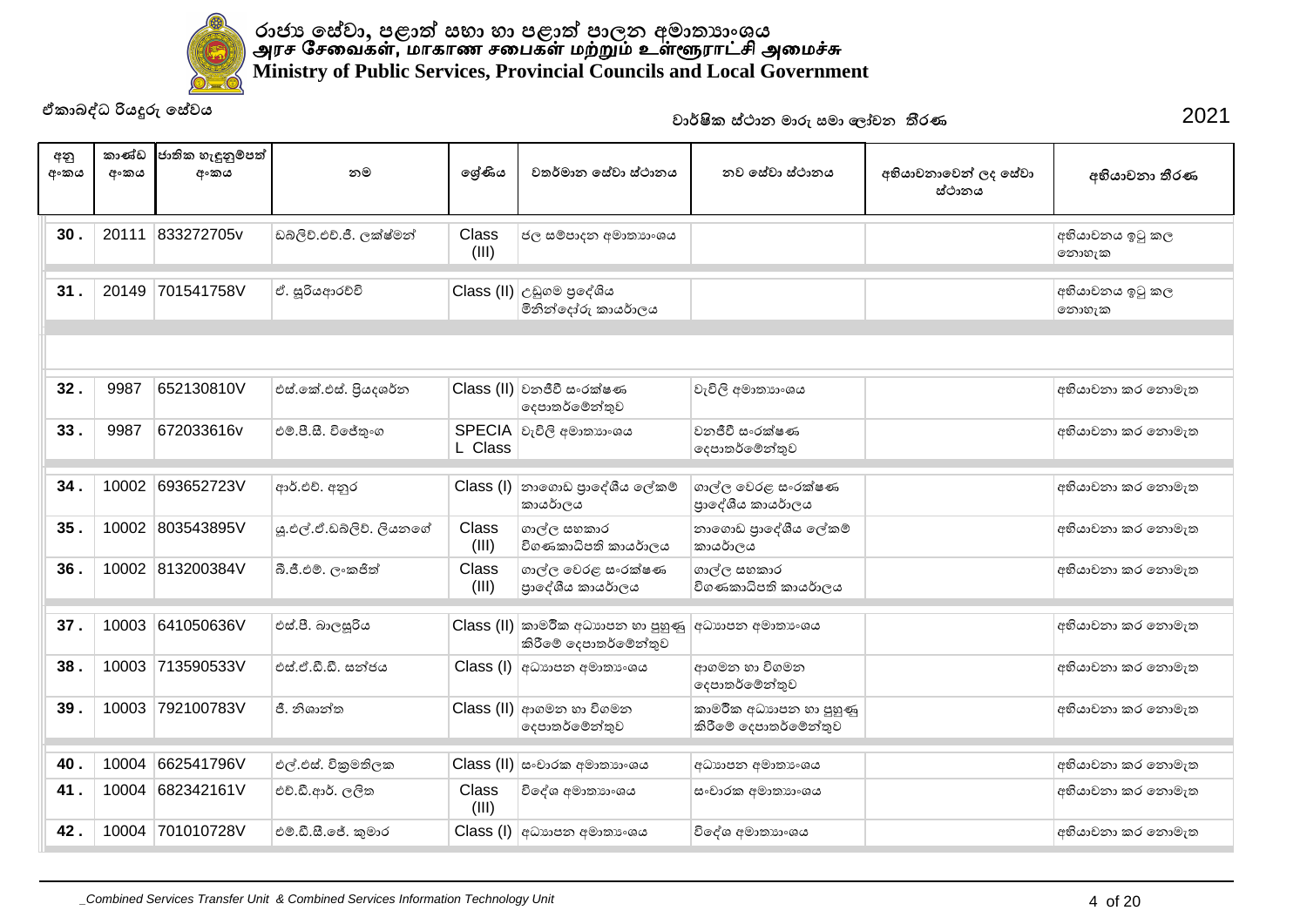

| අනු<br>අංකය | කාණ්ඩ<br>අංකය | ජාතික හැඳුනුම්පත්<br>අංකය | නම                              | ලශ්ණිය                | වතර්මාන සේවා ස්ථානය                                                                             | නව සේවා ස්ථානය                                                                      | අභියාචනාවෙන් ලද සේවා<br>ස්ථානය | අභියාචනා තීරණ                               |
|-------------|---------------|---------------------------|---------------------------------|-----------------------|-------------------------------------------------------------------------------------------------|-------------------------------------------------------------------------------------|--------------------------------|---------------------------------------------|
| 43.         |               | 10006 711252142V          | බී.ජී.ඒ.ඒ.එච්. කුමාර            | Class (I)             | කමර්ාන්ත අමාතාහංශය                                                                              | විදේශ අමාතාහංශය                                                                     |                                | අභියාචනා කර නොමැත                           |
| 44.         | 10006         | 803520100V                | බී.ඒ.සී.එන්. කුමාර              | Class<br>(III)        | විදේශ අමාතාහංශය                                                                                 | කමර්ාන්ත අමාතාහංශය                                                                  |                                | අභියාවනය ඉටු කල<br>නොහැක                    |
| 45.         | 10009         | 196916103470              | ඩබ්ලිව්.ඒ.එම්.ආර්.<br>කරුණාතිලක | Class<br>(III)        | බුද්ධශාසන, ආගමික හා<br>ස∘ස්කෘතික කටයුතු<br>අමාතාහංශය                                            | වාරිමාගර් දෙපාතර්මේන්තුව                                                            |                                | ස්ථාන මාරුව 4/18/2022<br>දින සිට කියාත්මකවේ |
| 46.         | 10009         | 702600472v                | බී.ජී. තිලකරත්න                 |                       | Class (II) වාරිමාගර් දෙපාතර්මේන්තුව                                                             | ආගමන හා විගමන<br>දෙපාතර්මේන්තුව                                                     |                                | ස්ථාන මාරුව 4/18/2022<br>දින සිට කියාත්මකවේ |
| 47.         | 10009         | 780472162V                | එච්.එම්.ඩබ්ලිව්.එන්. හේරත්      | Class<br>(III)        | ආගමන හා විගමන<br>දෙපාතර්මේන්තුව                                                                 | බුද්ධශාසන, ආගමික හා<br>ස∘ස්කෘතික කටයුතු<br>අමාතාගංශය                                |                                | ස්ථාන මාරුව 4/18/2022<br>දින සිට කියාත්මකවේ |
| 48.         | 10011         | 691461483V                | ජේ.ඩී.සී. පුෂ්පකුමාර            |                       | Class (II) ගාල්ල පාදේශීය වාරිමාගර්<br>අධාකේෂ කායර්ාලය                                           | ගාල්ල ගොවිජන සංවධර්න<br>දිස්තික් කායර්ාලය                                           |                                | ස්ථාන මාරුව අවලංගු කරන<br>ලදී               |
| 49.         | 10011         | 772662505V                | ඉක් ලේ. සම්පත්                  | Class<br>(III)        | ගාල්ල ගොවිජන සංවධර්න<br>දිස්තික් කායර්ාලය                                                       | ගාල්ල පාදේශීය වාරිමාගර්<br>අධා ක්ෂ කායර්ාලය                                         |                                | ස්ථාන මාරුව අවලංගු කරන<br>ලදී               |
| 50.         | 10013         | 642750526V                | සී.එස්.කේ. පෙරේරා               | Class (I)             | ආගමන හා විගමන<br>දෙපාතර්මේන්තුව                                                                 | ගුාමීය නිවාස සහ ඉදිකිරීම්<br>හා ගොඩනැගිලි දවා<br>කමර්ාන්ත පුවධර්න රාජා<br>අමාතාහංශය |                                | අභියාචනා කර නොමැත                           |
| 51.         | 10013         | 701720644V                | ඒ.ඩබ්ලිව්.කේ. කුමාර             |                       | Class (II) ගුාමීය නිවාස සහ ඉදිකිරීම්<br>හා ගොඩනැගිලි දුවා<br>කමර්ාන්ත පුවධර්න රාජා<br>අමාතාහංශය | අධාහපන අමාතා ංශය                                                                    |                                | අභියාචනා කර නොමැත                           |
| 52.         |               | 10013 733290862V          | අයි.එම්.ඩබ්ලිව්, පතිරණ          | <b>Class</b><br>(III) | අධාහපන අමාතා ංශය                                                                                | ආගමන හා විගමන<br>දෙපාතර්මේන්තුව                                                     |                                | අභියාචනා කර නොමැත                           |
| 53.         | 10024         | 197416200723              | එම්.එස්.කේ. පෙරේරා              | Class<br>(III)        | පළාත් සභා හා පළාත්<br>පාලන කටයුතු රාජා<br>අමාතාහංශය                                             | තරුණ හා කීඩා අමාතාගංශය                                                              |                                | අභියාචනා කර නොමැත                           |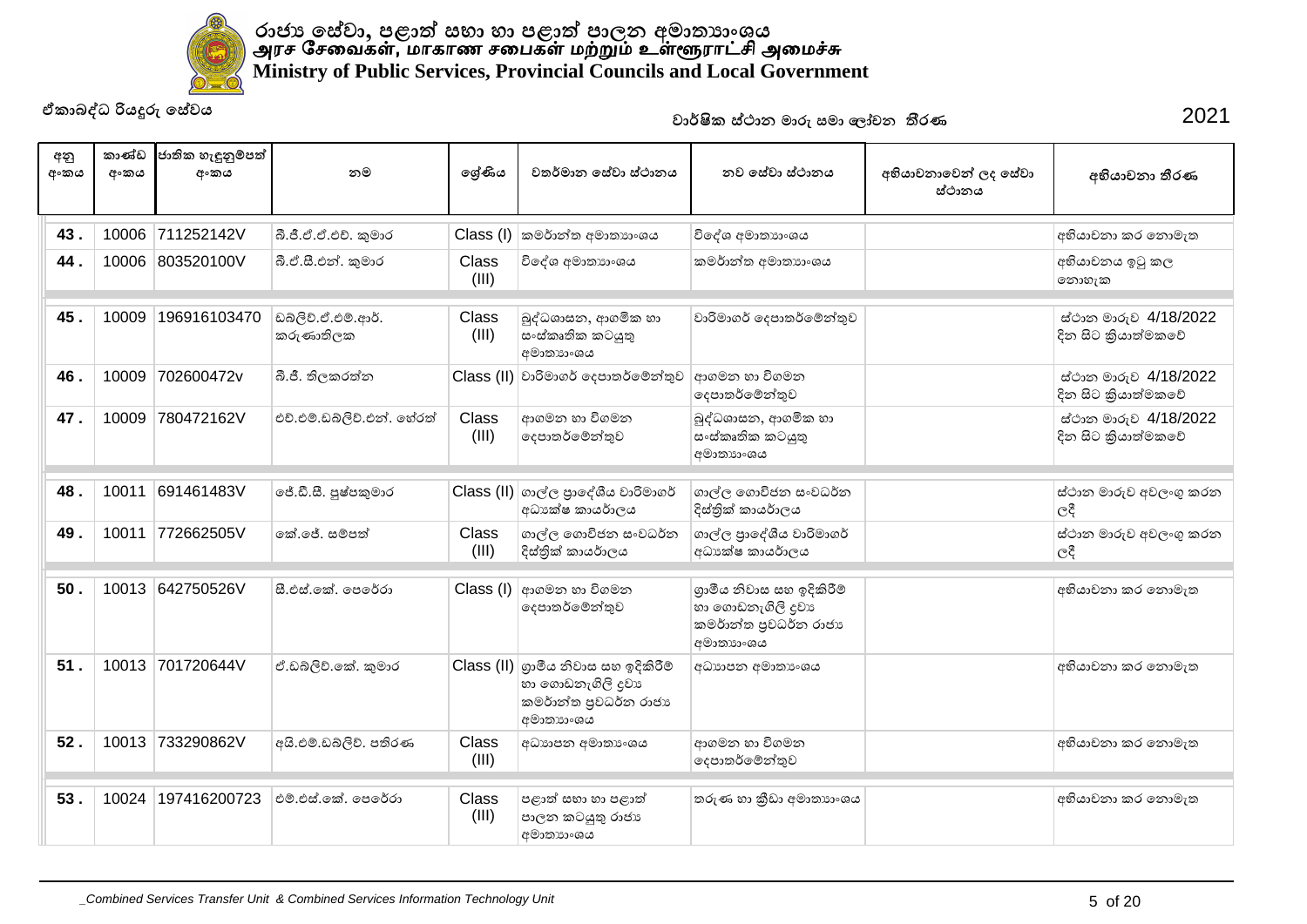

| අනු<br>අංකය | කාණ්ඩ<br>අංකය | ජාතික හැඳුනුම්පත්<br>අංකය | නම                               | ලශ්ණිය         | වතර්මාන සේවා ස්ථානය                                 | නව සේවා ස්ථානය                                   | අභියාචනාවෙන් ලද සේවා<br>ස්ථානය | අභියාචනා තීරණ                 |
|-------------|---------------|---------------------------|----------------------------------|----------------|-----------------------------------------------------|--------------------------------------------------|--------------------------------|-------------------------------|
| 54.         |               | 10024 661672650v          | එම්.ඒ.ඩී. මනසිංහ                 |                | $Class$ (II) තරුණ හා කීඩා<br>අමාතාහංශය              | දේශීය ආදායම්<br>දෙපාතර්මේන්තුව                   |                                | අභියාවනා කර නොමැත             |
| 55.         |               | 10024 751250347V          | ඩබලිව්.ඕ.ආර්.එස්. පුනාන්දු       |                | $Class (I)$ ලද්ශීය ආදායම්<br>දෙපාතර්මේන්තුව         | පළාත් සභා හා පළාත් පාලන<br>කටයුතු රාජා අමාතාහංශය |                                | අභියාචනා කර නොමැත             |
| 56.         | 10025         | 196235900224              | එන්. තේවපාලන්                    |                | Class (II) ජෙදුරු තුඩුව පාදේශීය<br>ලේකම් කායර්ාලය   | තෙලිප්පලායි පාදේශීය<br>ලේකම් කායර්ාලය            |                                | අභියාචනා කර නොමැත             |
| 57.         | 10025         | 790774280V                | ටී. නරේන්දන්                     |                | Class (II) තෙලිප්පලායි පාදේශීය<br>ලේකම් කායර්ාලය    | පේදුරු තුඩුව පුාදේශීය<br>ලේකම් කායර්ාලය          |                                | අභියාචනා කර නොමැත             |
| 58.         | 10026         | 700380998V                | ජේ.එම්. අබේවධර්න                 |                | Class (II) මාපාකඩවැව වාරිමාගර්<br>ඉංජිනේරු කායර්ාලය | මිනිසේ පාදේශීය ලේකම්<br>කායර්ාලය                 |                                | අභියාචනා කර නොමැත             |
| 59.         |               | 10026 890702600V          | එෆ්.එච්.එස්.එම්.<br>ගෙට්ටිආරච්චි | Class<br>(III) | මිනිසේ පාදේශීය ලේකම්<br>කායර්ාලය                    | මාපාකඩවැව වාරිමාගර්<br>ඉංජිනේරු කායර්ාලය         |                                | අභියාචනය ඉටු කල<br>නොහැක      |
| 60.         | 10027         | 722561996V                | එම්.ජී.එස්. කිුෂාන්ත             |                | Class (II) උඩුනුවර පුාදේශීය ලේකම්<br>කායර්ාලය       | පේරාදෙණිය ජාතික උද්භිද<br>උදාහන දෙපාතර්මේන්තුව   |                                | ස්ථාන මාරුව අවලංගු කරන<br>ලදී |
| 61.         | 10027         | 732932259V                | එන්.ජී.එච්.එස්. ජයසිංහ           | Class<br>(III) | පේරාදෙණිය ජාතික උද්භිද<br>උදාහන දෙපාතර්මේන්තුව      | උඩුනුවර පාදේශීය ලේකම්<br>කායර්ාලය                |                                | ස්ථාන මාරුව අවලංගු කරන<br>ලදී |
| 62.         | 10036         | 743550498V                | එස්.කේ. ගමගේ                     | Class<br>(III) | අධාහපන අමාතා ංශය                                    | වැවිලි අමාතාහංශය                                 |                                | අභියාචනා කර නොමැත             |
| 63.         |               | 10036 750701582v          | කේ.ඒ.එස්.ආර්. ලක්සිරි            |                | Class (II) වැවිලි අමාතාහංශය                         | අධාහපන අමාතා ංශය                                 |                                | අභියාචනා කර නොමැත             |
| 64.         | 10039         | 651530873V                | පී.පී.ජී.බී. උලුක්කුලම           | Class<br>(III) | අනුරාධපුර දිසා වන<br>නිලධාරී කායර්ාලය               | අනුරාධපුර වාරිමාගර්<br>ෞජිතේරු කායර්ාලය          |                                | ස්ථාන මාරුව අවලංගු කරන<br>ලදී |
| 65.         |               | 10039 682381175v          | ඩි.ඒ.ජේ. අබේනායක                 |                | Class (II) අනුරාධපුර වාරිමාගර්<br>ඉංජිනේරු කායර්ාලය | අනුරාධපුර දිසා වන<br>නිලධාරී කායර්ාලය            |                                | ස්ථාන මාරුව අවලංගු කරන<br>ලදී |
| 66.         | 10041         | 196912203191              | අයි.පී.ජේ. කුමාර                 | Class<br>(III) | පරිසර අමාතාහංශය                                     | මුදල් අමාතාහංශය                                  |                                | අභියාචනා කර නොමැත             |
| 67.         | 10041         | 650141253V                | ඒ. රංජිත්                        |                | $Class$ (II) ගී ලංකා රේගු<br>දෙපාතර්මේන්තුව         | නීතිපති දෙපාතර්මේන්තුව                           |                                | අභියාචනා කර නොමැත             |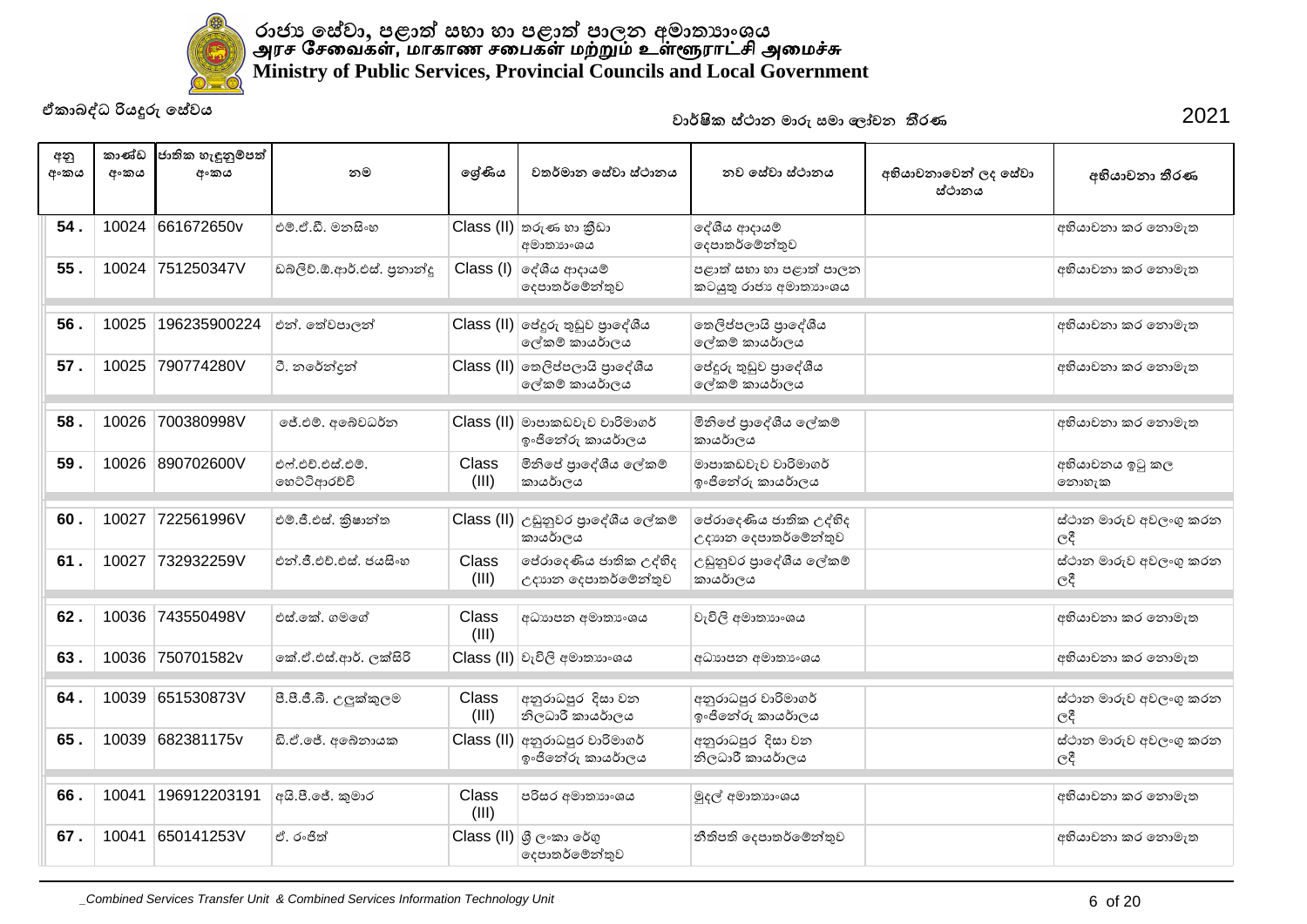

| අනු<br>අංකය | කාණ්ඩ<br>අංකය | ජාතික හැඳුනුම්පත්<br>අංකය | නම                       | ලශ්ණිය         | වතර්මාන සේවා ස්ථානය                                               | නව සේවා ස්ථානය                                       | අභියාචනාවෙන් ලද සේවා<br>ස්ථානය | අභියාචනා තීරණ     |
|-------------|---------------|---------------------------|--------------------------|----------------|-------------------------------------------------------------------|------------------------------------------------------|--------------------------------|-------------------|
| 68.         | 10041         | 812170694V                | ටී.පී.ජේ. කුමාර          | Class<br>(III) | නීතිපති දෙපාතර්මේන්තුව                                            | විගණකාධිපති<br>දෙපාතර්මේන්තුව                        |                                | අභියාචනා කර නොමැත |
| 69.         | 10041         | 820650034v                | ඩබ්ලිව්.ජී.ආර්. විජේසිරි | Class<br>(III) | විගණකාධිපති<br>දෙපාතර්මේන්තුව                                     | පරිසර අමාතාහංශය                                      |                                | අභියාචනා කර නොමැත |
| 70.         |               | 10218 650391527V          | එස්.ඒ.ශු. ගුණරත්න        | Class<br>(III) | ශී ලංකා රේගු<br>දෙපාතර්මේන්තුව                                    | අභානේතර ආරක්ෂක හා<br>ආපදා කළමනාකරණ රාජා<br>අමාතාහංශය |                                | අභියාවනා කර නොමැත |
| 71.         |               | 10218 783551284V          | එස්.පී.ශූ.එම්. සෙනරත්    |                | $Class$ (II) අභානේතර ආරක්ෂක හා<br>ආපදා කළමනාකරණ රාජා<br>අමාතාහංශය | මුදල් අමාතාහංශය                                      |                                | අභියාචනා කර නොමැත |
| 72.         | 10219         | 692341546v                | ඒ.එච්.එස්. සමන්          |                | Class (II) මිල්ලනිය පුංදේශීය ලේකම්<br>කායර්ාලය                    | වාහපෘති කළමනාකරණ හා<br>අධීක්ෂණ දෙපාතර්මේන්තුව        |                                | අභියාවනා කර නොමැත |
| 73.         | 10219         | 741740621V                | එම්.එන්.එල්. ජේමතිලක     | Class<br>(III) | ශී ලංකා රේගු<br>දෙපාතර්මේන්තුව                                    | මිල්ලනිය පුාදේශීය ලේකම්<br>කායර්ාලය                  |                                | අභියාචනා කර නොමැත |
| 74.         | 10221         | 672460727V                | ර්.පී.ඩී.පී. දසනායක      | Class<br>(III) | ශී ලංකා රේගු<br>දෙපාතර්මේන්තුව                                    | දෙළුව පුදේශිය මිනින්දෝරු<br>කායර්ාලය                 |                                | අභියාචනා කර නොමැත |
| 75.         | 10221         | 731771634V                | එච්.පී.ආර්. අබේකෝන්      | Class<br>(III) | දෙළුව පුදේශිය මිනින්දෝරු<br>කායර්ාලය                              | මුදල් අමාතාහංශය                                      |                                | අභියාචනා කර නොමැත |
| 76.         |               | 10224 771391842V          | සී.එල්. බූලත්සිංහලගේ     | Class<br>(III) | ශී ලංකා රේගු<br>දෙපාතර්මේන්තුව                                    | නීතිපති දෙපාතර්මේන්තුව                               |                                | අභියාවනා කර නොමැත |
| 77.         |               | 10224 772580118V          | පී.ඩී.එස්. කුමාර         |                | Class (II) විගණකාධිපති<br>දෙපාතර්මේන්තුව                          | ජනලේඛන හා<br>සංඛාහලේඛන<br>දෙපාතර්මේන්තුව             |                                | අභියාචනා කර නොමැත |
| 78.         |               | 10224 813510588V          | එච්.කේ.ජේ.එම්. රණසිංහ    | Class<br>(III) | නීතිපති දෙපාතර්මේන්තුව                                            | විගණකාධිපති<br>දෙපාතර්මේන්තුව                        |                                | අභියාචනා කර නොමැත |
| 79.         | 10227         | 670180484V                | එම්.ටී.වී. චන්දුකීතථි    | Class<br>(III) | ශී ලංකා රේගු<br>දෙපාතර්මේන්තුව                                    | පරිසර අමාතාහංශය                                      |                                | අභියාවනා කර නොමැත |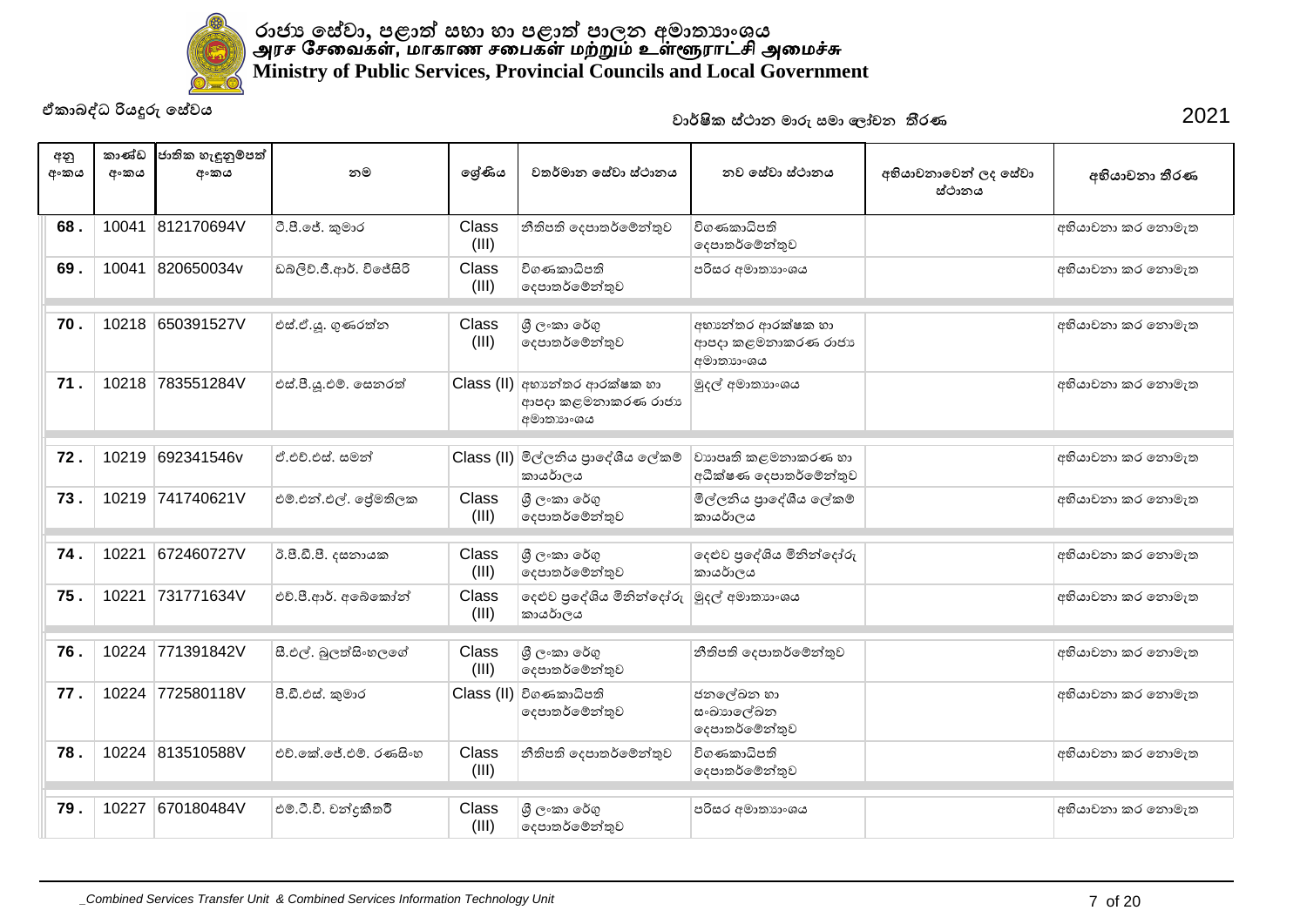

| අනු<br>අංකය | කාණ්ඩ<br>අංකය | ජාතික හැඳුනුම්පත්<br>අංකය | නම                      | ලශ්ණිය                | වතර්මාන සේවා ස්ථානය                           | නව සේවා ස්ථානය                                | අභියාචනාවෙන් ලද සේවා<br>ස්ථානය | අභියාචනා තීරණ            |
|-------------|---------------|---------------------------|-------------------------|-----------------------|-----------------------------------------------|-----------------------------------------------|--------------------------------|--------------------------|
| 80.         | 10227         | 781330426V                | එස්.ඒ.එස්. සේනානායක     |                       | Class (II) පරිසර අමාතාහංශය                    | ජනලේඛන හා<br>සංඛාහලේඛන<br>දෙපාතර්මේන්තුව      |                                | අභියාවනා කර නොමැත        |
| 81.         | 10248         | 642901273V                | ඩී.ඒ. අරුණශාන්ත         |                       | Class (II) ලද්ශීය ආදායම්<br>දෙපාතර්මේන්තුව    | රෙජිස්ටුාර් ජනරාල්<br>දෙපාතර්මේන්තුව          |                                | අභියාචනා කර නොමැත        |
| 82.         |               | 10248 672420288V          | ජේ.ටී.සී.කේ. ජයලත්      |                       | Class (II) ගම්පහ පුාදේශීය ලේකම්<br>කායර්ාලය   | දේශීය ආදායම්<br>දෙපාතර්මේන්තුව                |                                | අභියාචනා කර නොමැත        |
| 83.         | 10248         | 732100652V                | ඒ .කේ.සී. සංජීවන්       | <b>Class</b><br>(III) | රෙජිස්ටුාර් ජනරාල්<br> ලදපාතර්මේන්තුව         | ගම්පහ පුාදේශීය ලේකම්<br>කායර්ාලය              |                                | අභියාචනා කර නොමැත        |
| 84.         | 10249         | 700014398V                | පී.පී. අමරතාත්          | <b>Class</b><br>(III) | ශී ලංකා රේගු<br>දෙපාතර්මේන්තුව                | කැස්බෑව (II) පාලේශීය<br>මිනින්දෝරු කායර්ාලය   |                                | අභියාචනා කර නොමැත        |
| 85.         | 10249         | 752122245v                | ඩී. දිසානායක            | Class (II)            | කැස්බෑව (II) පාලේශීය<br>මිනින්දෝරු කායර්ාලය   | ජනලේඛන හා<br>සංඛාහලේඛන<br>දෙපාතර්මේන්තුව      |                                | අභියාචනා කර නොමැත        |
| 86.         | 10252         | 640720808V                | ඩී.ආර්.ශූ.ආර්. ජයලත්    | Class $(I)$           | ලද්ශීය ආදායම්<br>දෙපාතර්මේන්තුව               | ඉඩම් අමාතාහංශය                                |                                | අභියාවනා කර නොමැත        |
| 87.         | 10252         | 648090030V                | පී.වී.ටී.එස්. කුමාර     | Class<br>(III)        | පුද්ගලයන් ලියාපදිංචි<br>කිරීමේ දෙපාතර්මේන්තුව | දේශීය ආදායම්<br>දෙපාතර්මේන්තුව                |                                | අභියාවනය ඉටු කල<br>නොහැක |
| 88.         | 10252         | 791094208V                | ජී.කේ.එස්. කුමාර        | Class<br>(III)        | ඉඩම් අමාතාහංශය                                | පුද්ගලයන් ලියාපදිංචි කිරීමේ<br>දෙපාතර්මේන්තුව |                                | අභියාවනා කර නොමැත        |
| 89.         | 10255         | 197331210013              | කේ.සී.එන්. කුමාර        | Class<br>(III)        | සිවිල් ආරක්ෂක<br>දෙපාතර්මේන්තුව               | ජනලේඛන හා<br>සංඛාහලේඛන<br>දෙපාතර්මේන්තුව      |                                | අභියාවනා කර නොමැත        |
| 90.         | 10255         | 693220106V                | පී.ඩී.එස්. ලක්ෂ්මන්     | Class<br>(III)        | ශී ලංකා රේගු<br>දෙපාතර්මේන්තුව                | සිවිල් ආරක්ෂක<br>දෙපාතර්මේන්තුව               |                                | අභියාචනා කර නොමැත        |
| 91.         |               | 10256 681160108V          | ජේ.එල්.එස්.කේ. ජයසූත්දර |                       | $Class (I)$ ලද්ශීය ආදායම්<br>දෙපාතර්මේන්තුව   | ඉඩම් අමාතාහංශය                                |                                | අභියාවනා කර නොමැත        |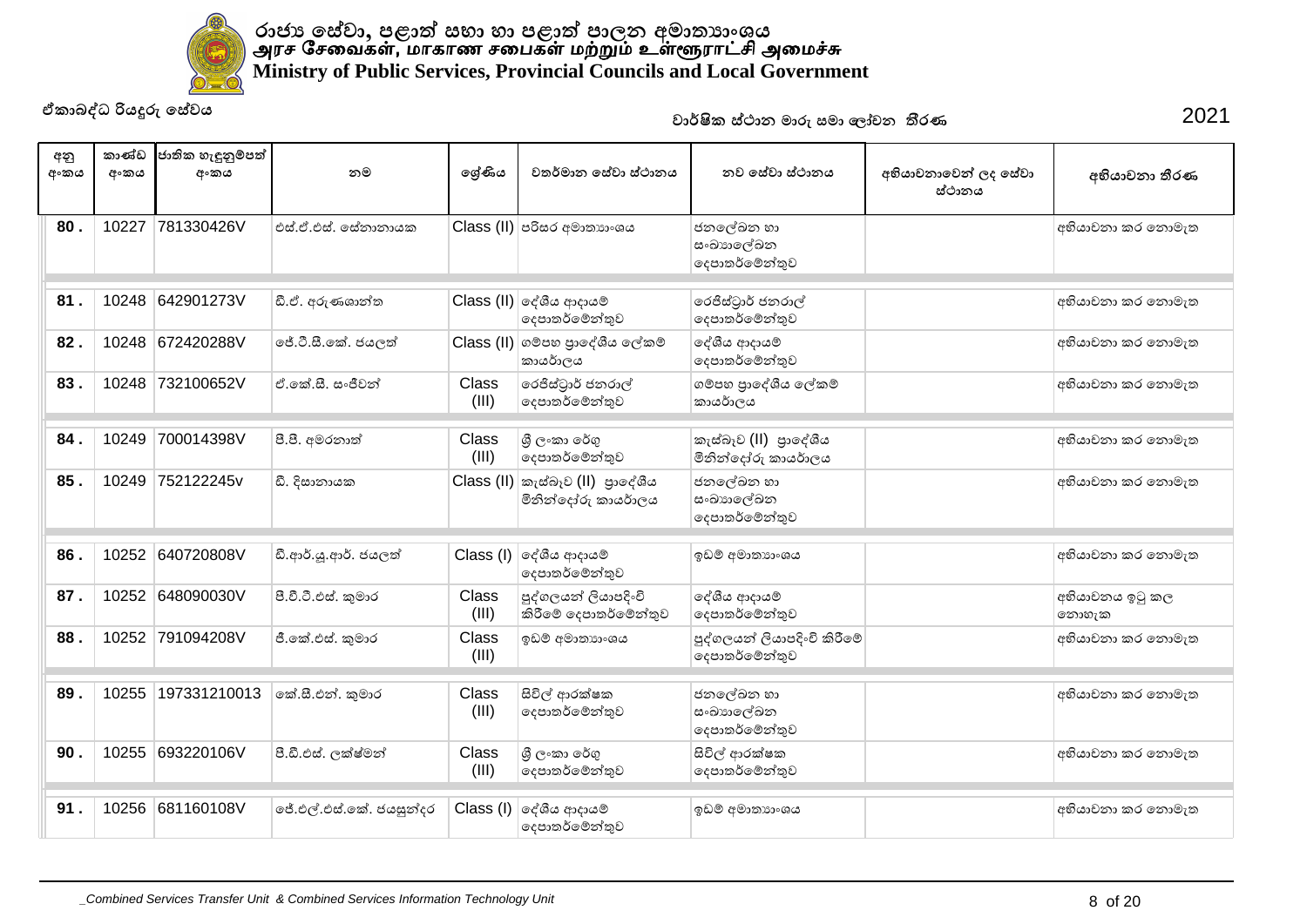

| අනු<br>අංකය | කාණ්ඩ<br>අංකය | ජාතික හැඳුනුම්පත්<br>අංකය | නම                               | ලශ්ණිය         | වතර්මාන සේවා ස්ථානය                                                                                                                    | නුව සේවා ස්ථානය                                                                                                          | අභියාචනාවෙන් ලද සේවා<br>ස්ථානය | අභියාචනා තීරණ            |
|-------------|---------------|---------------------------|----------------------------------|----------------|----------------------------------------------------------------------------------------------------------------------------------------|--------------------------------------------------------------------------------------------------------------------------|--------------------------------|--------------------------|
| 92.         |               | 10256 802583575V          | ඩබ්ලිව්.කේ. අතපත්තු              |                | Class (II) ඉඩම් අමාතාහංශය                                                                                                              | දේශීය ආදායම්<br>දෙපාතර්මේන්තුව                                                                                           |                                | අභියාචනා කර තොමැත        |
| 93.         | 10257         | 197306600723              | ජී.එම්.එස්. හෂර්පිය              |                | $Class$ (II) වරාය හා නාවික<br>අමාතාහංශය                                                                                                | අධාහපන අමාතා ශය                                                                                                          |                                | අභියාවනා කර නොමැත        |
| 94.         | 10257         | 661830727V                | එස්.පී.එම්. පද්මසිරි             |                | Class (II) අධාහපන අමාතා ශය                                                                                                             | වරාය හා නාවික<br>අමාතාහංශය                                                                                               |                                | අභියාවනය ඉටු කල<br>නොහැක |
| 95.         | 10258         | 762563118V                | කේ.ඩී. තුසිත                     | Class<br>(III) | ශී ලංකා රේගු<br>දෙපාතර්මේන්තුව                                                                                                         | සමෘද්ධි ගෘහ ආථරීක, ක්ෂූදු<br>මූලා, ස්වයං රැකියා, වාහපාර<br>සංවධර්න හා ඌණ<br>උපයෝජන රාජා සම්පත්<br>සංවධර්න රාජා අමාතාහංශය |                                | අභියාවනා කර නොමැත        |
| 96.         |               | 10258 811592820v          | කේ.එස්.ශූ. පෙරේරා                |                | Class (II) සමෘද්ධි ගෘහ ආථරික, ක්ෂූදු<br>මූලා, ස්වයං රැකියා,<br>වාහපාර සංවධර්න හා ඌණ<br>උපයෝජන රාජා සම්පත්<br>සංවධර්න රාජා<br>අමාතාහංශය | තක්සේරු දෙපාතර්මේන්තුව                                                                                                   |                                | අභියාචනා කර නොමැත        |
| 97.         | 10259         | 673101682V                | බී.එස්.එස්. ලූලිකුමාර            | Class<br>(III) | ශී ලංකා රේගු<br>දෙපාතර්මේන්තුව                                                                                                         | සුයර් බල, සුලං හා ජල විදුලි<br>ජනන වාහයක් සංවධර්න<br>රාජා අමාතාගංශය                                                      |                                | අභියාචනා කර නොමැත        |
| 98.         | 10259         | 770982804V                | එන් එස්.ඒ.එස්.එස්.<br>෧සකෙවිරත්න |                | $Class$ (II) සුයර් බල, සුලං හා ජල විදුලි<br>ජනන වාහයුති සංවධර්ත<br>රාජා අමාතාගංශය                                                      | මුදල් අමාතනංශය                                                                                                           |                                | අභියාවනා කර නොමැත        |
| 99.         |               | 10262 660581111V          | ඩබලිව්.ඩී.ජේ.වී. පෙරේරා          | Class<br>(III) | ශී ලංකා රේගු<br>දෙපාතර්මේන්තුව                                                                                                         | නීතිපති දෙපාතර්මේන්තුව                                                                                                   |                                | අභියාවනා කර නොමැත        |
| 100.        |               | 10262 670973417V          | බී.ඩී. පෙරේරා                    |                | Class (II) නීතිපති දෙපාතර්මෙන්තුව                                                                                                      | බෞද්ධ කටයුතු<br>දෙපාතර්මේන්තුව                                                                                           |                                | අභියාවනා කර නොමැත        |
| 101.        |               | 10262 742350479v          | කේ.ඒ.පී. පියදශර්න                |                | Class (II) වෙදේධ කටයුතු<br>දෙපාතර්මේන්තුව                                                                                              | මුදල් අමාතාහංශය                                                                                                          |                                | අභියාචනා කර නොමැත        |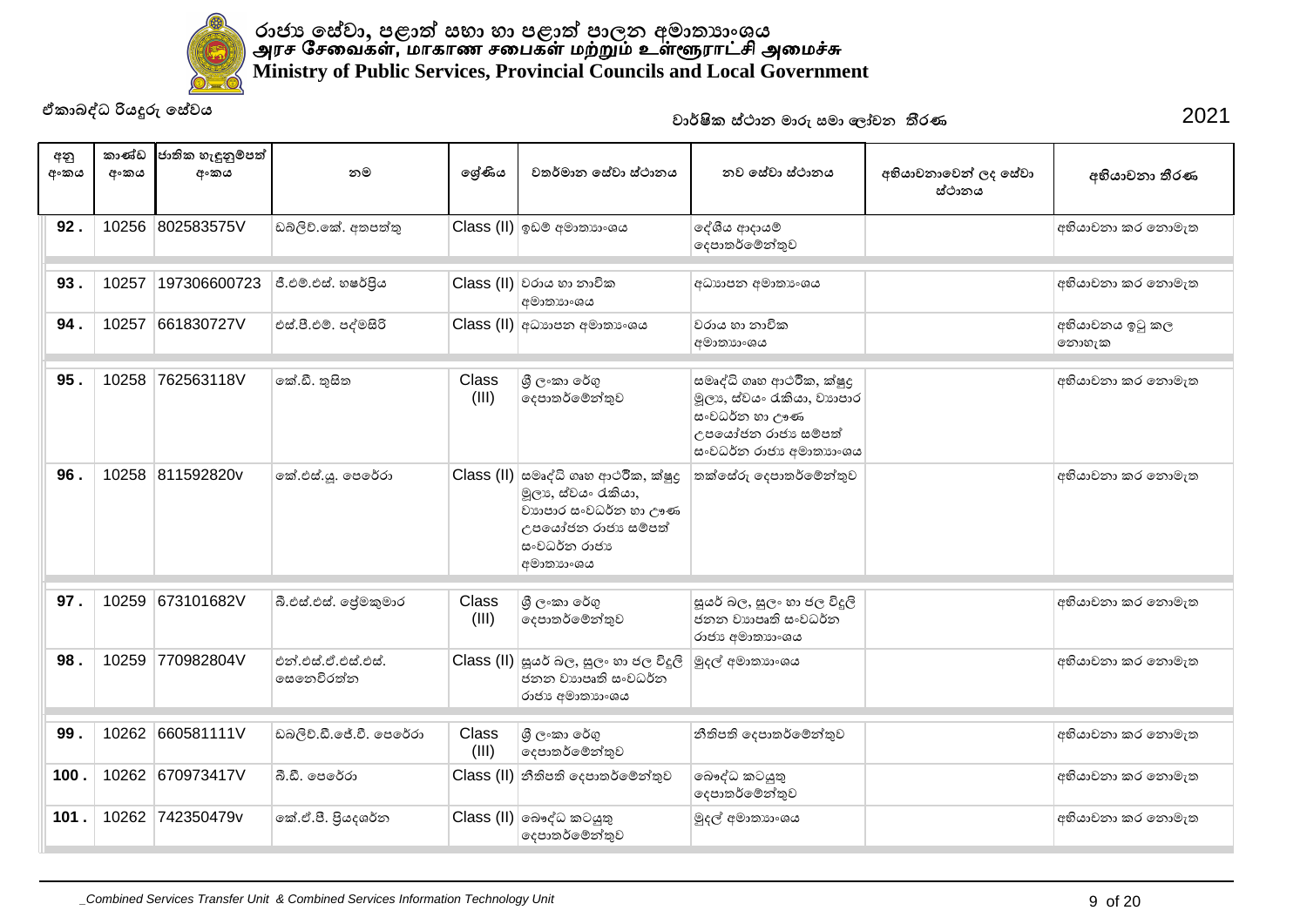

| අනු<br>අංකය | කාණ්ඩ<br>අංකය | ජාතික හැඳුනුම්පත්<br>අංකය | නම                               | ලශ්ණිය         | වතර්මාන සේවා ස්ථානය                                                     | නව සේවා ස්ථානය                                | අභියාචනාවෙන් ලද සේවා<br>ස්ථානය | අභියාචනා තීරණ            |
|-------------|---------------|---------------------------|----------------------------------|----------------|-------------------------------------------------------------------------|-----------------------------------------------|--------------------------------|--------------------------|
| 102.        | 10263         | 762032805V                | ඩී.එම්.ඩී.එස්, නිශාන්ත           | Class<br>(III) | ශී ලංකා රේගු<br>දෙපාතර්මේන්තුව                                          | කම්කරු අමාතාහංශය                              |                                | අභියාචනා කර නොමැත        |
| 103.        |               | 10263 810324210V          | යු.එස්.කේ. උඩුමුල්ලගේ            |                | $\textsf{Class}\left(\textsf{II}\right)$ කම්කරු අමාතාහංශය               | මුදල් අමාතනංශය                                |                                | අභියාචනා කර නොමැත        |
| 104         | 10264         | 712980907V                | බී.එච්.බී. පිරිස්                | Class<br>(III) | ශී ලංකා රේගු<br>දෙපාතර්මේන්තුව                                          | කාලගුණ විදාහ<br>දෙපාතර්මේන්තුව                |                                | අභියාචනා කර නොමැත        |
| 105.        |               | 10264 743200888V          | කේ.කේ.සී.පී.එස්. කුමාර           |                | $\textsf{Class}\left(\textsf{II}\right)$ කාලගුණ විදාහ<br>දෙපාතර්මේන්තුව | මුදල් අමාතාගංශය                               |                                | අභියාචනා කර නොමැත        |
| 106.        | 10266         | 650101685V                | ජේ. ලේමදාස                       |                | $Class$ (II) නීති කොමිෂන් සභා<br>දෙපාතර්මේන්තුව                         | ඉංගිරිය පාදේශීය ලේකම්<br>කායර්ාලය             |                                | අභියාචනා කර නොමැත        |
| 107.        | 10266         | 692361954V                | එන්.ඒ.එස්. මුතුකුමාර             | Class<br>(III) | ශී ලංකා රේගු<br>දෙපාතර්මේන්තුව                                          | නීති කොමිෂන් සහා<br>දෙපාතර්මේන්තුව            |                                | අභියාචනා කර නොමැත        |
| 108         | 10266         | 750640346V                | ඒ.ඒ. වීරසිංහ                     |                | Class (II) ඉංගිරිය පාදේශීය ලේකම්<br>කායර්ාලය                            | මුදල් අමාතාගංශය                               |                                | අභියාචනා කර නොමැත        |
| 109         | 10267         | 772150890V                | ඩී.එච්.බී.කේ. නිරෝෂන්            | Class<br>(III) | ශී ලංකා රේගු<br>දෙපාතර්මේන්තුව                                          | සංචාරක අමාතාහංශය                              |                                | අභියාචනා කර නොමැත        |
| 110         | 10267         | 772570163V                | එස්.එන්. දහනායක                  | Class<br>(III) | සංචාරක අමාතාහංශය                                                        | ජනලේඛන හා<br>සංඛාහලේඛන<br>දෙපාතර්මේන්තුව      |                                | අභියාවනා කර නොමැත        |
| 111.        | 10269         | 710093296V                | ඩී.එල්.ඩබ්ලිව්.එස්.<br>ස්වණර්සේන |                | Class (II) අධිකරණ අමාතාහංශය                                             | අධාහපන අමාතා ංශය                              |                                | අභියාචනා කර නොමැත        |
| 112.        | 10269         | 753071636V                | ඩබ්ලිව්.ඒ.එස්.අයි. ගුණරත්ත       |                | Class (I) අධාහපන අමාතාංශය                                               | අධිකරණ අමාතාහංශය                              |                                | අභියාචනය ඉටු කල<br>නොහැක |
| 113.        | 10271         | 681320130V                | ඩබ්ලිව්.කේ.එස්. කුමාර            |                | $Class (I)$ පුද්ගලයන් ලියාපදිංචි<br>කිරීමේ දෙපාතර්මේන්තුව               | ආරක්ෂක අමාතාහංශය                              |                                | අභියාචනය ඉටු කල<br>නොහැක |
| 114         | 10271         | 793492898V                | එස්.පී. රණසිංහ                   | Class<br>(III) | ආරක්ෂක අමාතාහංශය                                                        | පුද්ගලයන් ලියාපදිංචි කිරීමේ<br>දෙපාතර්මේන්තුව |                                | අභියාචනා කර නොමැත        |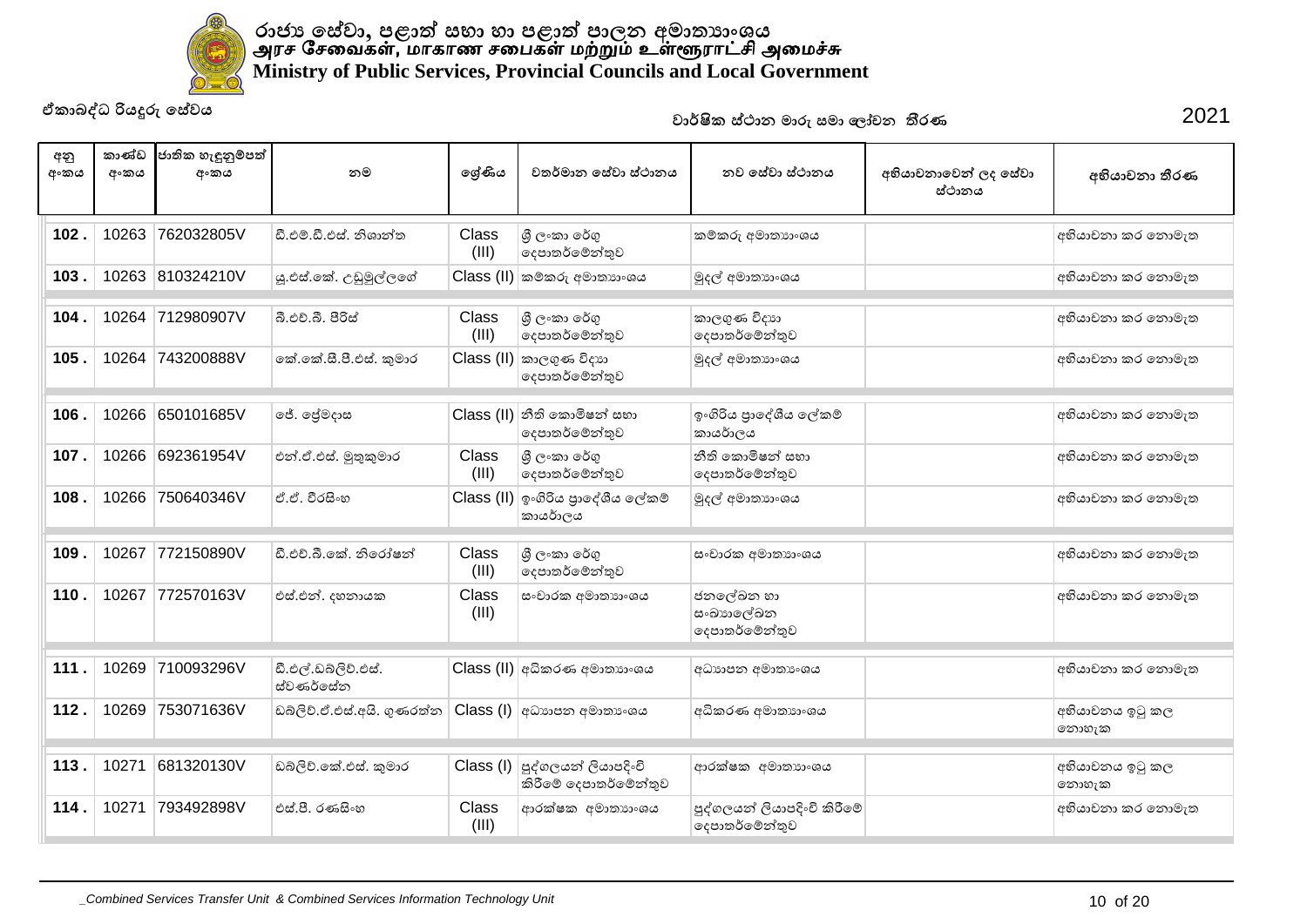

| අනු<br>අංකය | කාණ්ඩ<br>අංකය | ජාතික හැඳුනුම්පත්<br>අංකය | නම                      | ලශ්ණිය                | වතර්මාන සේවා ස්ථානය                               | නව සේවා ස්ථානය                                    | අභියාචනාවෙන් ලද සේවා<br>ස්ථානය | අභියාචනා තීරණ                 |
|-------------|---------------|---------------------------|-------------------------|-----------------------|---------------------------------------------------|---------------------------------------------------|--------------------------------|-------------------------------|
| 115.        | 10272         | 196722300101              | වී. සිරිපාල             | Class<br>(III)        | මොනරාගල පුාදේශීය<br>වාරිමාගර් අධාාක්ෂ<br>කායර්ාලය | මොණරාගල දිසා වන<br>නිලධාරී කායර්ාලය               |                                | ස්ථාන මාරුව අවලංගු කරන<br>ලදී |
| 116.        |               | 10272 801532705v          | එච්.එම්.එන්. ශූී සම්පත් | Class<br>(III)        | මොණරාගල දිසා වන<br>නිලධාරී කායර්ාලය               | මොනරාගල පාදේශීය<br>වාරිමාගර් ඉංජිනේරු<br>කායර්ාලය |                                | ස්ථාන මාරුව අවලංගු කරන<br>ලදී |
| 117.        | 10273         | 660262733V                | පී.එච්.පී.ජේ, වීරරත්න   |                       | $Class (I)$ ලද්ශීය ආදායම්<br>දෙපාතර්මේන්තුව       | ජාතික ඵලදායිතා ලේකම්<br>කායර්ාලය                  |                                | අභියාචනය ඉටු කල<br>නොහැක      |
| 118.        | 10273         | 691920968V                | ් ජේ.කේ.එම්. පද්මසිරි   | <b>Class</b><br>(III) | ජාතික ඵලදායිතා ලේකම්<br>කායර්ාලය                  | දේශීය ආදායම්<br>දෙපාතර්මේන්තුව                    |                                | අභියාචනා කර නොමැත             |
| 119         | 10274         | 198021201652              | එම්.ජී.එස්.ඒ. කුමාර     | Class<br>(III)        | විගණකාධිපති<br>දෙපාතර්මේන්තුව                     | නීතිපති දෙපාතර්මේන්තුව                            |                                | අභියාචනය ඉටු කල<br>නොහැක      |
| 120.        | 10274         | 760580716V                | එම්.ඊ.ජේ. පුෂ්පකුමාර    | Class<br>(III)        | නීතිපති දෙපාතර්මේන්තුව                            | විගණකාධිපති<br>දෙපාතර්මේන්තුව                     |                                | අභියාචනා කර නොමැත             |
| 121.        | 10280         | 710552126V                | පී.ඩී.ජී. ලේමකුමාර      |                       | $Class (I)$ ලද්ශීය ආදායම්<br>දෙපාතර්මේන්තුව       | ශී ලංකා ජාතික බුද්ධිමය<br>දේපල කායර්ාංශය          |                                | අභියාචනා කර නොමැත             |
| 122.        | 10280         | 803200572V                | එච්.එම්. ගමගේ           | <b>Class</b><br>(III) | ජාතික භෞතික සැලසුම්<br>දෙපාතර්මේන්තුව             | දේශීය ආදායම්<br>දෙපාතර්මේන්තුව                    |                                | අභියාචනා කර නොමැත             |
| 123.        |               | 10280 852850728V          | එම්.වී.එල්. මංචනායක     | Class<br>(III)        | ශුී ලංකා ජාතික බුද්ධිමය<br>දේපල කායර්ාංශය         | ජාතික භෞතික සැලසුම්<br>දෙපාතර්මේන්තුව             |                                | අභියාචනා කර නොමැත             |
| 124.        | 10286         | 861041255V                | ්රේ.කේ. චින්තක          | Class<br>(III)        | මාතර පාදේශීය ලේකම්<br>කායර්ාලය                    | මාතර දිසා වන නිලධාරී<br>කායර්ාලය                  |                                | අභියාචනය ඉටු කල<br>නොහැක      |
| 125.        |               | 10286 880230514v          | ආර්.කේ.ශූ.ආර්. කුමාර    | Class<br>(III)        | මාතර දිසා වන නිලධාරී<br>කායර්ාලය                  | කිරින්ද-පුහුල්වැල්ල<br>පාදේශීය ලේකම් කායර්ාලය     |                                | අභියාචනා කර නොමැත             |
| 126.        | 10289         | 740661256V                | එච්.එම්.ජේ.එස්. දයාරත්ත | Class<br>(III)        | රත්නපුර රබර් සංවධර්න<br>පාදේශීය කායර්ාලය          | රත්නපුර දිසා වන නිලධාරී<br>කායර්ාලය               |                                | අභියාචනා කර නොමැත             |
| 127.        |               | 10289 783454041V          | එම්.ජේ. පුසන්න          |                       | Class (II) රත්තපුර දිසා වන නිලධාරී<br>කායර්ාලය    | රත්නපුර රබර් සංවධර්න<br>පාදේශීය කායර්ාලය          |                                | අභියාචනා කර නොමැත             |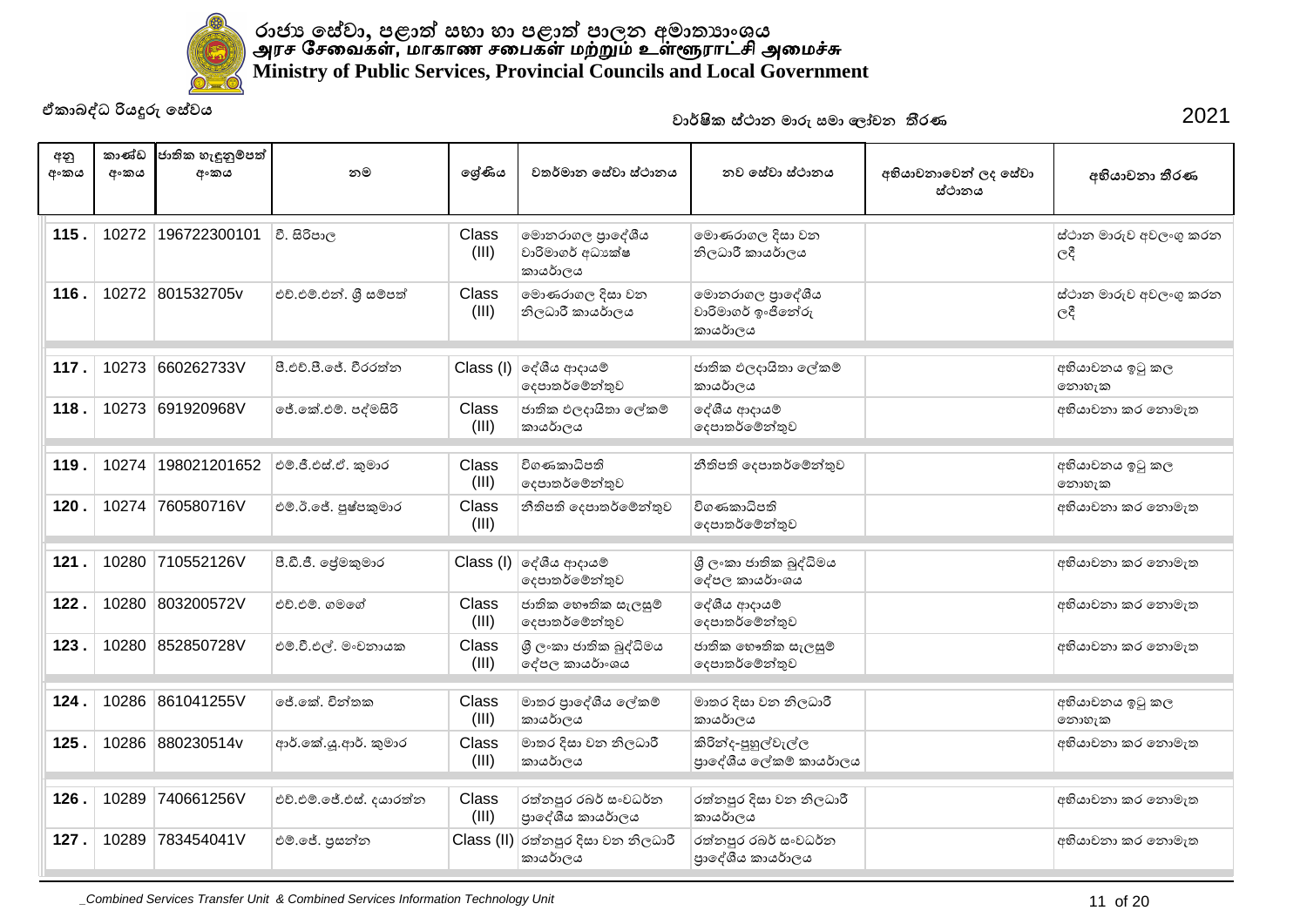

| අනු<br>අංකය | කාණ්ඩ<br>අංකය | ජාතික හැඳුනුම්පත්<br>අංකය | නම                              | ලශ්ණිය         | වතර්මාන සේවා ස්ථානය                                                                                          | නව සේවා ස්ථානය                                                                                                           | අභියාචනාවෙන් ලද සේවා<br>ස්ථානය | අභියාචනා තීරණ            |
|-------------|---------------|---------------------------|---------------------------------|----------------|--------------------------------------------------------------------------------------------------------------|--------------------------------------------------------------------------------------------------------------------------|--------------------------------|--------------------------|
| 128.        | 10291         | 780620722V                | ආර්.එම්.ටී.පී.කේ. රාජපක්ෂ       | Class<br>(III) | කුරුණෑගල සහකාර<br>විගණකාධිපති කායර්ාලය                                                                       | කුරුණෑගල දිස්තික් ඉඩම්<br>පරිහරණ පුතිපත්ති සැලසුම්<br>කායර්ාලය                                                           |                                | අභියාචනය ඉටු කල<br>නොහැක |
| 129.        | 10291         | 880021850v                | එම්.ජී.එස්.එස්. කරුණාරත්ත       | III)           | Class (II- කුරුණෑගල දිස්තික් ඉඩම්<br>පරිහරණ පුතිපත්ති සැලසුම්<br>කායර්ාලය                                    | කුරුණෑගල සහකාර<br>විගණකාධිපති කායර්ාලය                                                                                   |                                | අභියාචනා කර නොමැත        |
| 130.        | 10293         | 703080278V                | ජී. හෙට්ටිආරච්චි                | Class<br>(III) | පසුගාමී ගුාමීය පුදේශ<br>සංවධර්න සහ ගෘහාශිත<br>සත්ත්ව පාලන හා සුළු<br>ආථරීක භෝග වගා<br>පුවධර්න රාජා අමාතාගංශය | ධීවර අමාතාහංශය                                                                                                           |                                | අභියාවනා කර නොමැත        |
| 131.        |               | 10293 713272272V          | එච්.එම්.පී.ඩී. ද සිල්වා         | Class<br>(III) | ධීවර අමාතාහංශය                                                                                               | පසුගාමී ගුාමීය පුදේශ<br>සංවධර්න සහ ගෘහාශිත<br>සත්ත්ව පාලන හා සුළු<br>ආථරීක හෝග වගා පුවධර්න<br>රාජා අමාතාගංශය             |                                | අභියාචනය ඉටු කල<br>෩හැක  |
| 132.        | 10299         | 803262420V                | එච්.එම්.ආර්. අධිකාරි            | Class<br>(III) | පළාත් සභා හා පළාත්<br>පාලන කටයුතු රාජා<br>අමාතාහංශය                                                          | තරුණ හා කීඩා අමාතාගංශය                                                                                                   |                                | අභියාචනා කර නොමැත        |
| 133.        | 10299         | 850230900V                | එම්.පී.එම්.සී.එස්.කේ.<br>පෙරේරා | Class<br>(III) | තරුණ හා කීඩා<br>අමාතාහංශය                                                                                    | පළාත් සහා හා පළාත් පාලන<br>කටයුතු රාජා අමාතාගංශය                                                                         |                                | අභියාචනා කර නොමැත        |
| 134.        | 10300         | 196605200414              | එච්.කේ.ආර්. සෙනවිරත්න           |                | SPECIA ආගමන හා විගමන<br>L Class   ලෙසාතර්මේන්තුව                                                             | සමෘද්ධි ගෘහ ආථරීක, ක්ෂුදු<br>මූලා, ස්වයං රැකියා, වාහපාර<br>සංවධර්න හා ඌණ<br>උපයෝජන රාජා සම්පත්<br>සංවධර්න රාජා අමාතාහංශය |                                | අභියාචනා කර නොමැත        |
| 135.        |               | 10300 642161148V          | ඒ.එම්.ටී. බණ්ඩා                 |                | Class (I) අධාහපන අමාතාංශය                                                                                    | ආගමන හා විගමන<br>දෙපාතර්මේන්තුව                                                                                          |                                | අභියාවනා කර නොමැත        |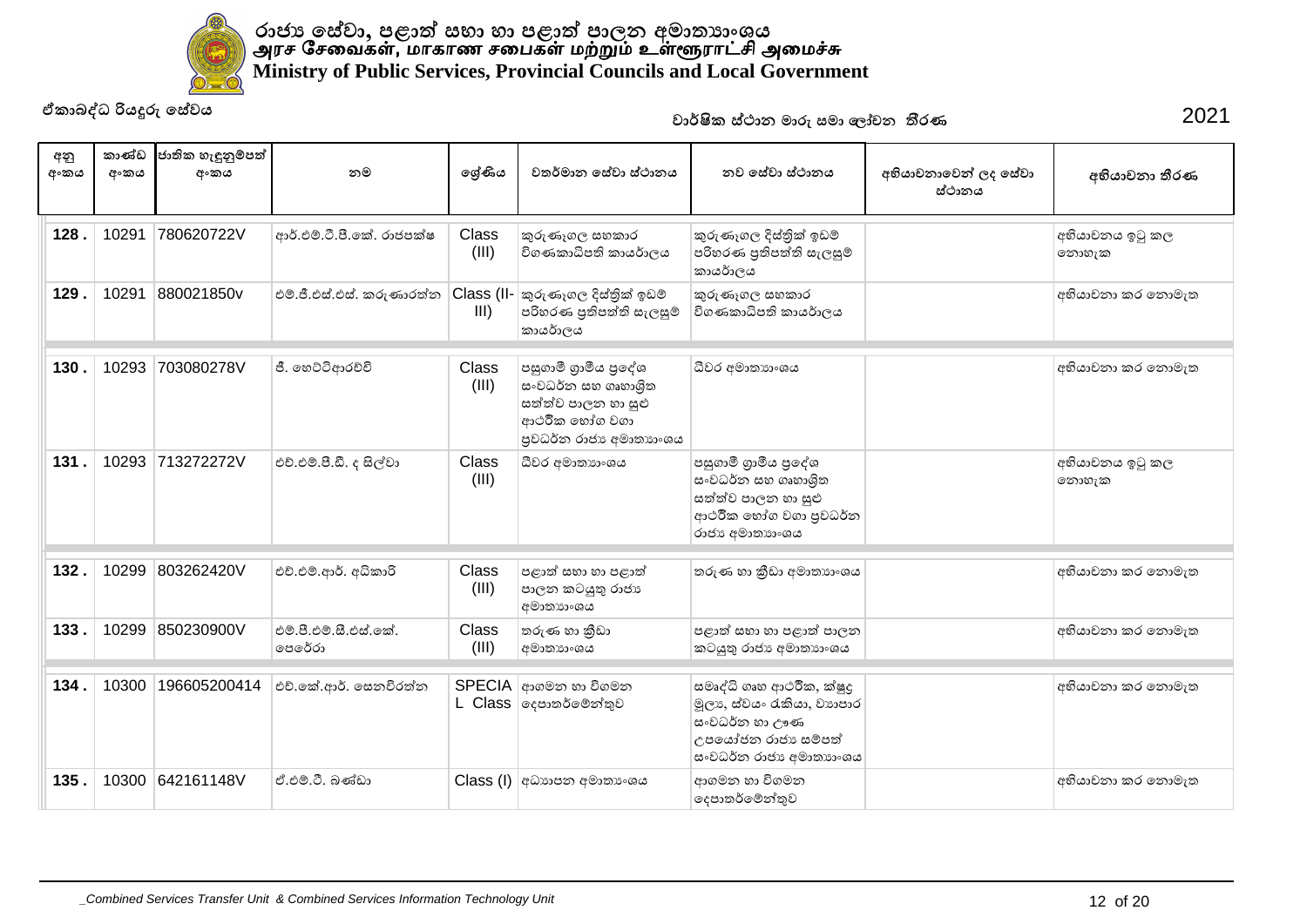

| අනු<br>අංකය | කාණ්ඩ<br>අංකය | ජාතික හැඳුනුම්පත්<br>අංකය | නම                      | ලශ්ණිය                | වතර්මාන සේවා ස්ථානය                                                                                                                    | නුව සේවා ස්ථානය                                           | අභියාචනාවෙන් ලද සේවා | අභියාචනා තීරණ            |
|-------------|---------------|---------------------------|-------------------------|-----------------------|----------------------------------------------------------------------------------------------------------------------------------------|-----------------------------------------------------------|----------------------|--------------------------|
|             |               |                           |                         |                       |                                                                                                                                        |                                                           | ස්ථානය               |                          |
| 136.        | 10300         | 682642114V                | කේ.ඒ.බී. රංජිත්         |                       | Class (II) සමෘද්ධි ගෘහ ආථරික, ක්ෂූදු<br>මූලා, ස්වයං රැකියා,<br>වාහපාර සංවධර්න හා ඌණ<br>උපයෝජන රාජා සම්පත්<br>සංවධර්න රාජා<br>අමාතාහංශය | අධාහපන අමාතා ශය                                           |                      | අභියාවනා කර නොමැත        |
| 137.        | 10333         | 722561058v                | එස්. ගුණරත්න            | Class<br>(III)        | විදේශ අමාතාහංශය                                                                                                                        | වෙරළ සංරක්ෂණ හා වෙරළ<br>සම්පත් කළමනාකරණ<br>දෙපාතර්මේන්තුව |                      | අභියාචනය ඉටු කල<br>නොහැක |
| 138.        |               | 10333 741211319v          | එච්.ඩී.ජී.ශූ. උදේසිරි   |                       | $Class$ (II) වන සංරක්ෂණ<br>දෙපාතර්මේන්තුව                                                                                              | විදේශ අමාතාහංශය                                           |                      | අභියාවනා කර නොමැත        |
| 139.        | 10333         | 751500653V                | ඊ. ධනපාල                | Class<br>(III)        | වෙරළ සංරක්ෂණ හා වෙරළ<br>සම්පත් කළමනාකරණ<br>දෙපාතර්මේන්තුව                                                                              | කාමරීක අධාහපන හා පුහුණු<br>කිරීමේ දෙපාතර්මේන්තුව          |                      | අභියාවනය ඉටු කල<br>නොහැක |
| 140.        |               | 10333 840133060V          | ජේ.පී. විලල්ගේ          | Class<br>(III)        | කාමරීක අධාහපන හා පුහුණු<br>කිරීමේ දෙපාතර්මේන්තුව                                                                                       | වන සංරක්ෂණ<br>දෙපාතර්මේන්තුව                              |                      | අභියාචනා කර නොමැත        |
| 141         | 10334         | 682221593v                | එච්.ඒ.ඩී.යු. පුෂ්පකුමාර |                       | Class (II) රජයේ කමර්ාන්ත ශාලා<br>දෙපාතර්මේන්තුව                                                                                        | මුදල් අමාතාගංශය                                           |                      | අභියාචනා කර නොමැත        |
| 142.        | 10334         | 750362010V                | කේ.එම්. කරුණාසේන        | Class<br>(III)        | ශී ලංකා රේගු<br>දෙපාතර්මේන්තුව                                                                                                         | රජයේ කමර්ාන්ත ශාලා<br>දෙපාතර්මේන්තුව                      |                      | අභියාවනා කර නොමැත        |
| 143.        | 10335         | 740520717V                | ආර්.ජී. ධනරත්න          | Class (I)             | රත්නපුර රබර් සංවධර්න<br>පාදේශීය කායර්ාලය                                                                                               | රත්නපුර දිසා වන නිලධාරී<br>කායර්ාලය                       |                      | අභියාවනා කර නොමැත        |
| 144.        | 10335         | 752810087v                | ඒ.ඒ.ජී.ඒ. කුමාර         | <b>Class</b><br>(III) | රත්නපුර දිසා වන නිලධාරී<br>කායර්ාලය                                                                                                    | රත්නපුර රබර් සංවධර්න<br>පාදේශීය කායර්ාලය                  |                      | අභියාවනා කර නොමැත        |
| 145.        | 10337         | 671890523v                | පී.කේ.ඒ.පී. මනබන්දු     |                       | $Class$ (II) තරුණ හා කීඩා<br>අමාතාහංශය                                                                                                 | අධාහපන අමාතා ංශය                                          |                      | අභියාවනා කර නොමැත        |
| 146.        | 10337         | 863382637V                | ඩබ්ලිව්.ඒ. මදූසංක       | <b>Class</b><br>(III) | අධාහපන අමාතා ංශය                                                                                                                       | තරුණ හා කීඩා අමාතාගංශය                                    |                      | අභියාචනා කර නොමැත        |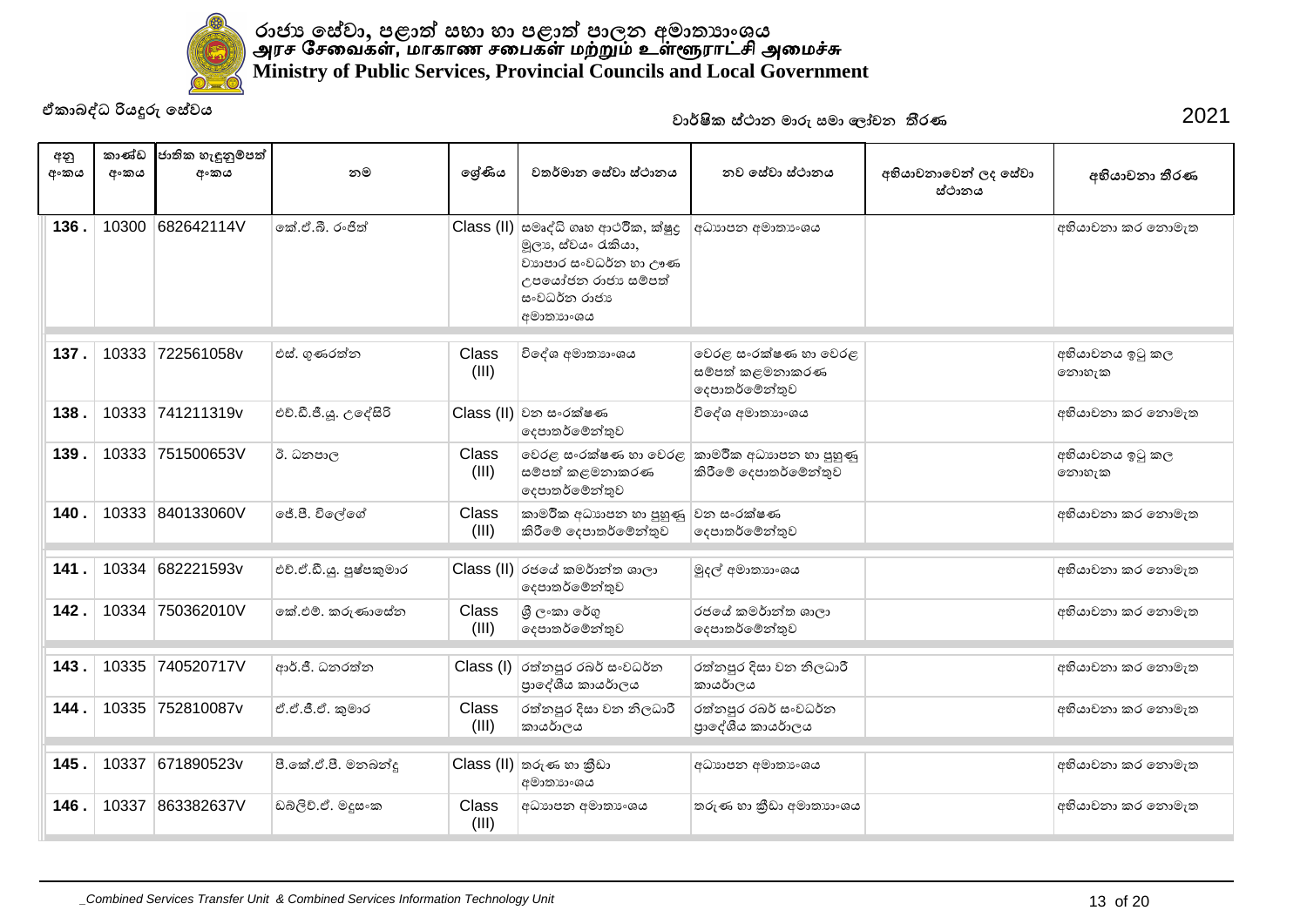

| අනු<br>අංකය | කාණ්ඩ<br>අංකය | ජාතික හැඳුනුම්පත්<br>අංකය | නම                     | ලශ්ණිය         | වතර්මාන සේවා ස්ථානය                                                  | නව සේවා ස්ථානය                                  | අභියාචනාවෙන් ලද සේවා<br>ස්ථානය | අභියාචනා තීරණ                                                                                 |
|-------------|---------------|---------------------------|------------------------|----------------|----------------------------------------------------------------------|-------------------------------------------------|--------------------------------|-----------------------------------------------------------------------------------------------|
| 147.        | 10338         | 732100857V                | ඒ.එච්.පී. ඇලෙක්සැන්ඩර් |                | Class (II) හම්බන්තොට දිසා වන<br>නිලධාරී කායර්ාලය                     | දෙබරවැව වාරිමාගර්<br>අධා ක්ෂ කායර්ාලය           |                                | ස්ථාන මාරුව අවලංගු කරන<br>ලදී                                                                 |
| 148         |               | 10338 812723561V          | ඒ.ජී.පී. රුවන්         | Class<br>(III) | දෙබරවැව වාරිමාගර්<br>අධාක්ෂ කායර්ාලය                                 | හම්බන්තොට දිසා වන<br>නිලධාරී කායර්ාලය           |                                | ස්ථාන මාරුව අවලංගු කරන<br>$ e^{\alpha}$                                                       |
| 149.        | 10340         | 641291129V                | ටී. විතාරණ             | Class<br>(III) | හම්බන්තොට අන්තර් පළාත්<br>කෘෂි අධාහේෂ කායර්ාලය                       | අම්බලන්තොට වාරිමාගර්<br>ෞජිතේරු කායර්ාලය        |                                | ස්ථාන මාරුව 7/1/2022<br>දින සිට කියාත්මකවේ -<br>ස්ථාන මාරු චකුය මාස 06<br>කින් දීඝර් කරන ලදී. |
| 150.        | 10340         | 720482649V                | ඩී.පී. විකුමසිංහ       | Class<br>(III) | හම්බන්තොට දිස්තික්<br>ලේකම් කායර්ාලය                                 | හම්බන්තොට අන්තර් පළාත්<br>කෘෂි අධාපක්ෂ කායර්ාලය |                                | ස්ථාන මාරුව 7/1/2022<br>දින සිට කියාත්මකවේ -<br>ස්ථාන මාරු චකුය මාස 06<br>කින් දීඝර් කරන ලදී. |
| 151.        |               | 10340 843114148V          | ඩබ්ලිව්.ඒ.කේ. චතුරංග   | Class<br>(III) | අම්බලන්තොට වාරිමාගර්<br>ඉංජිතේරු කායර්ාලය                            | හම්බන්තොට දිස්තික්<br>ලේකම් කායර්ාලය            |                                | ස්ථාන මාරුව 7/1/2022<br>දින සිට කියාත්මකවේ -<br>ස්ථාන මාරු චකුය මාස 06<br>කින් දීඝර් කරන ලදී. |
| 152.        | 10341         | 681332448V                | කේ.ඒ.කේ. රත්නසිරි      | Class<br>(III) | නුවරඑළිය දිසා වන නිලධාරී පස්බාගේ කෝරළේ<br>කායර්ාලය                   | පාදේශීය ලේකම් කායර්ාලය                          |                                | අභියාවනා කර නොමැත                                                                             |
| 153.        | 10341         | 760213993V                | බී.ජී. සමන්ත           | Class<br>(III) | පස්බාගේ කෝරළේ<br>පාදේශීය ලේකම් කායර්ාලය කායර්ාලය                     | නුවරඑළිය දිසා වන නිලධාරී                        |                                | අභියාචනය ඉටු කල<br>෩හැක                                                                       |
| 154.        | 10342         | 198211903010              | ඒ.එම්.එන්. ආරියවංශ     | Class<br>(III) | වන සංරක්ෂණ<br>දෙපාතර්මේන්තුව                                         | මිණුම් ඒකක පුමිති සහ<br>සේවා දෙපාතර්මේන්තුව     |                                | අභියාචනා කර නොමැත                                                                             |
| 155.        |               | 10342 673661009V          | එම්.එච්. ආරියසිංහ      | Class<br>(III) | මිණුම් ඒකක පුමිති සහ<br>සේවා දෙපාතර්මේන්තුව                          | වන සංරක්ෂණ<br>දෙපාතර්මේන්තුව                    |                                | අභියාචනා කර නොමැත                                                                             |
| 156.        | 10343         | 660760520V                | ජේ.එන්.ටී. ලියනගේ      |                | Class (I) ගාල්ල දිස්තික්<br>කමර්ාන්තශාලා පරීක්ෂක<br>ෞජිතේරු කායර්ාලය | ගාල්ල ගොවිජන සංවධර්න<br>දිස්තික් කායර්ාලය       |                                | අභියාවනා කර නොමැත                                                                             |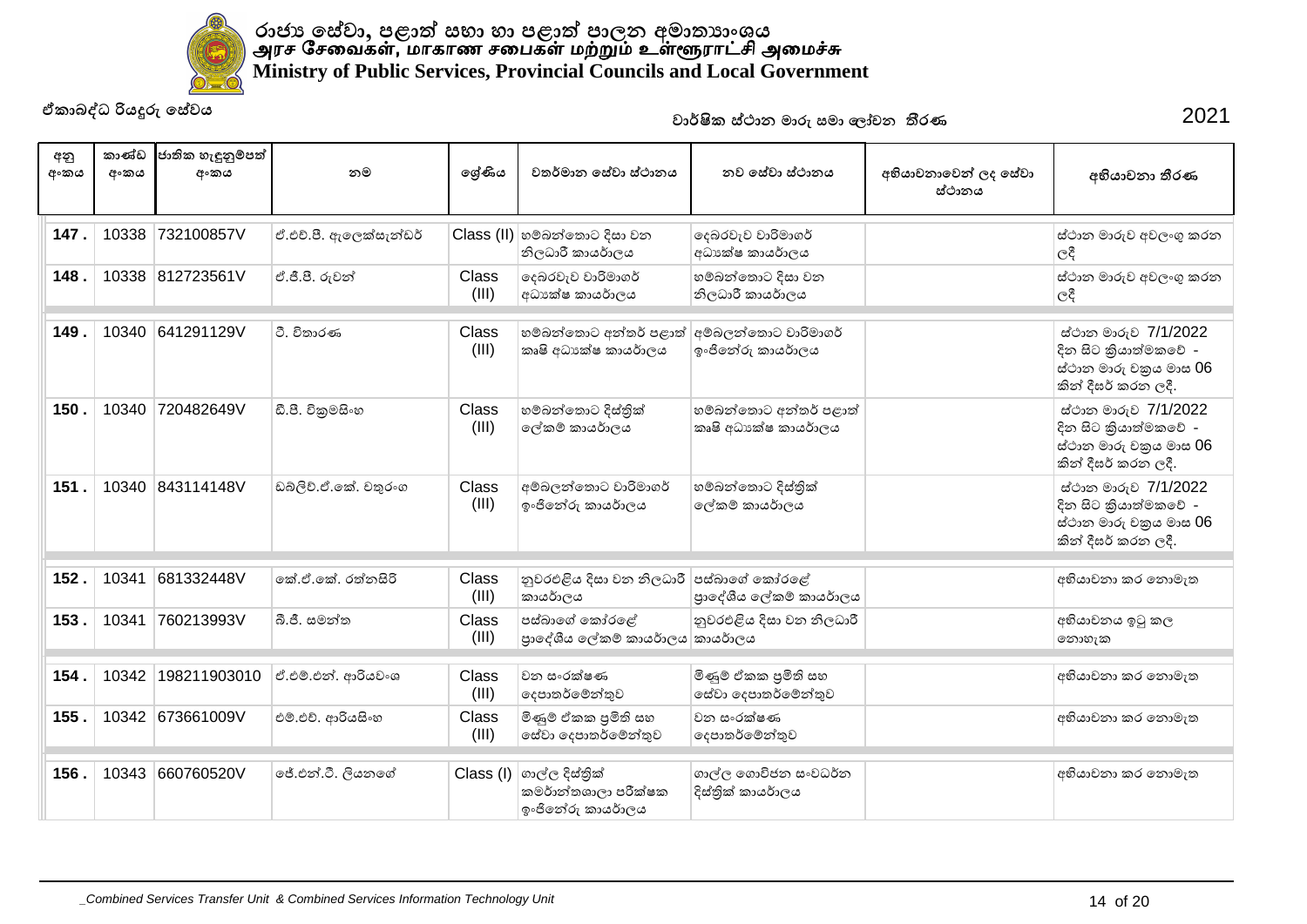

| අනු<br>අංකය | කාණ්ඩ<br>අංකය | ජාතික හැඳුනුම්පත්<br>අංකය | නම                     | ලශ්ණිය         | වතර්මාන සේවා ස්ථානය                                                                          | නව සේවා ස්ථානය                                                      | අභියාචනාවෙන් ලද සේවා<br>ස්ථානය | අභියාචනා තීරණ            |
|-------------|---------------|---------------------------|------------------------|----------------|----------------------------------------------------------------------------------------------|---------------------------------------------------------------------|--------------------------------|--------------------------|
| 157.        |               | 10343 721250253V          | ඩබ්ලිව්.ඒ.ජේ. කුමාර    | Class<br>(III) | ගාල්ල තාක්ෂණ විදාහලය                                                                         | ගාල්ල දිස්තිුක්<br>කමර්ාන්තශාලා පරීක්ෂක<br>ෞජිතේරු කායර්ාලය         |                                | අභියාවනා කර නොමැත        |
| 158.        |               | 10343 751520069V          | ් ජේ.ජී.යු. සමන්ත      | Class<br>(III) | ගාල්ල ගොවිජන සංවධර්න<br>දිස්තික් කායර්ාලය                                                    | ගාල්ල තාක්ෂණ විදාහලය                                                |                                | අභියාචනා කර නොමැත        |
| 159         | 10351         | 693611229V                | පී.වී. වේරගල           |                | Class (II) බන්ධනාගාර කළමනාකරණ ආගමන හා විගමන<br>හා සිරකරුවන්<br>පුනරුත්ථාපන රාජා<br>අමාතාහංශය | දෙපාතර්මේන්තුව                                                      |                                | අභියාවනා කර නොමැත        |
| 160.        | 10351         | 703152392V                | ආර්.එල්. ගුණසිරි       | Class (I)      | ආගමන හා විගමන<br>දෙපාතර්මේන්තුව                                                              | පාලරීමේන්තු කටයුතු අංශය                                             |                                | අභියාවනා කර නොමැත        |
| 161.        | 10351         | 810732954V                | ආර්.පී.එන්.ජේ. රාජපක්ෂ | Class<br>(III) | පාලරීමේන්තු කටයුතු අංශය                                                                      | බන්ධනාගාර කළමනාකරණ<br>හා සිරකරුවන්<br>පුනරුත්ථාපන රාජා<br>අමාතාහංශය |                                | අභියාචනය ඉටු කල<br>නොහැක |
| 162.        | 10353         | 197724502225              | ඊ.ඒ.සී. එදිරිසිංහ      |                | Class (II) රජයේ මුදණ<br>දෙපාතර්මේන්තුව                                                       | මුදල් අමාතාගංශය                                                     |                                | අභියාචනා කර නොමැත        |
| 163         | 10353         | 640850108V                | ආර්.සී. කරුණාරත්න      | Class<br>(III) | ශී ලංකා රේගු<br>දෙපාතර්මේන්තුව                                                               | සමුපකාර සේවක කොමිෂන්<br>සභාව                                        |                                | අභියාචනා කර නොමැත        |
| 164.        | 10353         | 660531092V                | ඒ.එම්.එල්.කේ. අත්තනායක |                | $Class (I)$ ධීවර හා ජලජ සම්පත්<br>දෙපාතර්මේන්තුව                                             | රජයේ මුදුණ<br>දෙපාතර්මේන්තුව                                        |                                | අභියාවනා කර නොමැත        |
| 165         |               | 10353 741511207V          | ලජ්.ඒ.ඩී. ජයසූරිය      |                | Class (I) සමූපකාර සේවක කොමිෂන්<br>සභාව                                                       | ධීවර හා ජලජ සම්පත්<br>දෙපාතර්මේන්තුව                                |                                | අභියාවනා කර නොමැත        |
| 166         | 10357         | 197707901766              | එච්.ඊ. රත්නසිරි        |                | Class (II) ජාතික ශිෂා බට බලකාය                                                               | වැලිගම පුාදේශීය ලේකම්<br>කායර්ාලය                                   |                                | අභියාචනා කර නොමැත        |
| 167.        | 10357         | 750013090V                | ඩබ්ලිව්.එම්.එල්. ශාන්ත |                | Class (I) වැලිගම පාදේශීය ලේකම්<br>කායර්ාලය                                                   | ජාතික ශිෂාා බට බලකාය                                                |                                | අභියාවනය ඉටු කල<br>නොහැක |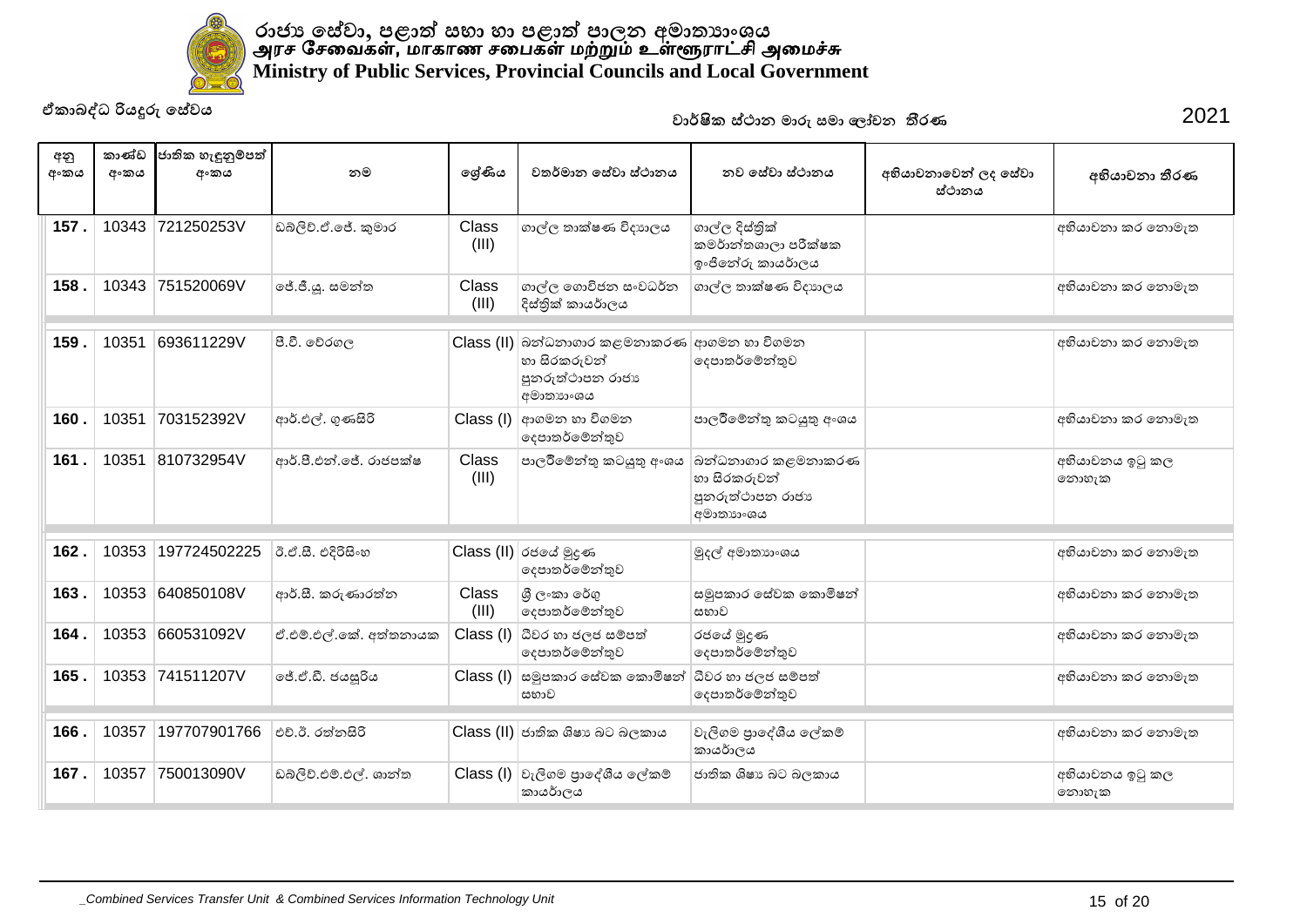

| අනු<br>අංකය | කාණ්ඩ<br>අංකය | ජාතික හැඳුනුම්පත්<br>අංකය | නම                                   | ලශ්ණිය                | වතර්මාන සේවා ස්ථානය                                                                                                                                            | නව සේවා ස්ථානය                                                                                                          | අභියාචනාවෙන් ලද සේවා<br>ස්ථානය | අභියාචනා තීරණ            |
|-------------|---------------|---------------------------|--------------------------------------|-----------------------|----------------------------------------------------------------------------------------------------------------------------------------------------------------|-------------------------------------------------------------------------------------------------------------------------|--------------------------------|--------------------------|
| 168.        | 10358         | 651602250V                | එස්.ඩී.එස්. හේමන්ත                   |                       | $Class (I)$ ලද්ශීය ආදායම්<br>දෙපාතර්මේන්තුව                                                                                                                    | සමෘද්ධි ගෘහ ආථරීක, ක්ෂුදු<br>මූලා ස්වයං රැකියා, වාහපාර<br>සංවධර්න හා ඌණ<br>උපයෝජන රාජා සම්පත්<br>සංවධර්න රාජා අමාතාහංශය |                                | අභියාවනා කර නොමැත        |
| 169.        |               | 10358 810490853v          | ඊ.පී.එස්. ගුණවධර්න                   |                       | Class (II) සමෘද්ධි ගෘහ ආථරික, ක්ෂූදු<br>මූලා, ස්වයං රැකියා,<br>වාහපාර සංවධර්න හා ඌණ<br>උපයෝජන රාජා සම්පත්<br>ස∘වධර්න රාජාා<br>අමාතාහංශය                        | දේශීය ආදායම්<br>දෙපාතර්මේන්තුව                                                                                          |                                | අභියාචනා කර නොමැත        |
| 170.        | 10359         | 660851291V                | එල්. නාපෙවිතානගේ                     | Class<br>(III)        | ශී ලංකා රේගු<br>දෙපාතර්මේන්තුව                                                                                                                                 | කමර්ාන්ත අමාතාහංශය                                                                                                      |                                | අභියාවනා කර නොමැත        |
| 171         | 10359         | 751162804V                | කේ.වී. ඥානතිලක                       | <b>Class</b><br>(III) | කමර්ාන්ත අමාතාහංශය                                                                                                                                             | මුදල් අමාතාගංශය                                                                                                         |                                | අභියාවනා කර නොමැත        |
| 172.        | 10363         | 730523432V                | කේ.ඒ. කුමාර                          |                       | Class (I) පදවිය පාදේශීය ලේකම්<br>කායර්ාලය                                                                                                                      | දේශීය ආදායම්<br>දෙපාතර්මේන්තුව                                                                                          |                                | අභියාචනය ඉටු කල<br>නොහැක |
| 173.        | 10363         | 743600550V                | එස්.එස්.එච්.එම්.එන්.ඩී.බී.<br>බෝයගොඩ |                       | Class (II) අනුරාධපුර දේශීය ආදායම්<br>පාදේශීය කායර්ාලය                                                                                                          | රඹෑව වාරිමාගර් ඉංජිනේරු<br>කායර්ාලය                                                                                     |                                | අභියාවනය ඉටු කල<br>නොහැක |
| 174         |               | 10363 773162824V          | එන්.ඒ.ටී.එස්, නානායක්කාර             | <b>Class</b><br>(III) | රඹෑව වාරිමාගර් ඉංජිතේරු<br>කායර්ාලය                                                                                                                            | පදවිය පුාදේශීය ලේකම්<br>කායර්ාලය                                                                                        |                                | අභියාචනා කර නොමැත        |
| 175.        | 10364         | 682173203V                | ජී.එච්.ජී. ජේමලාල්                   |                       | $\textsf{Class} \left( \mathsf{I} \right) \left  \begin{smallmatrix} 1 & 0 \\ 0 & 1 \end{smallmatrix} \right  \in \mathbb{R}$ ල වාරිමාගර් ඉංජිනේරු<br>කායර්ාලය | පැල්වෙහෙර රජයේ බීජ<br>ගොවිපල                                                                                            |                                | අභියාවනා කර නොමැත        |
| 176.        |               | 10364 823321490V          | අයි.ජී.එල්.පී. රූපසිංහ               |                       | Class (II) පැල්වෙහෙර රජයේ බීජ<br>ගොවිපල                                                                                                                        | දඹුල්ල වාරිමාගර් ඉංජිනේරු<br>කායර්ාලය                                                                                   |                                | අභියාවනා කර නොමැත        |
| 177.        | 10366         | 690940329V                | බී.ආර්. මෙන්ඩිස්                     | Class<br>(III)        | ජනලේඛන හා<br>සංඛාහලේඛන<br>දෙපාතර්මේන්තුව                                                                                                                       | නීතිපති දෙපාතර්මේන්තුව                                                                                                  |                                | අභියාචනා කර නොමැත        |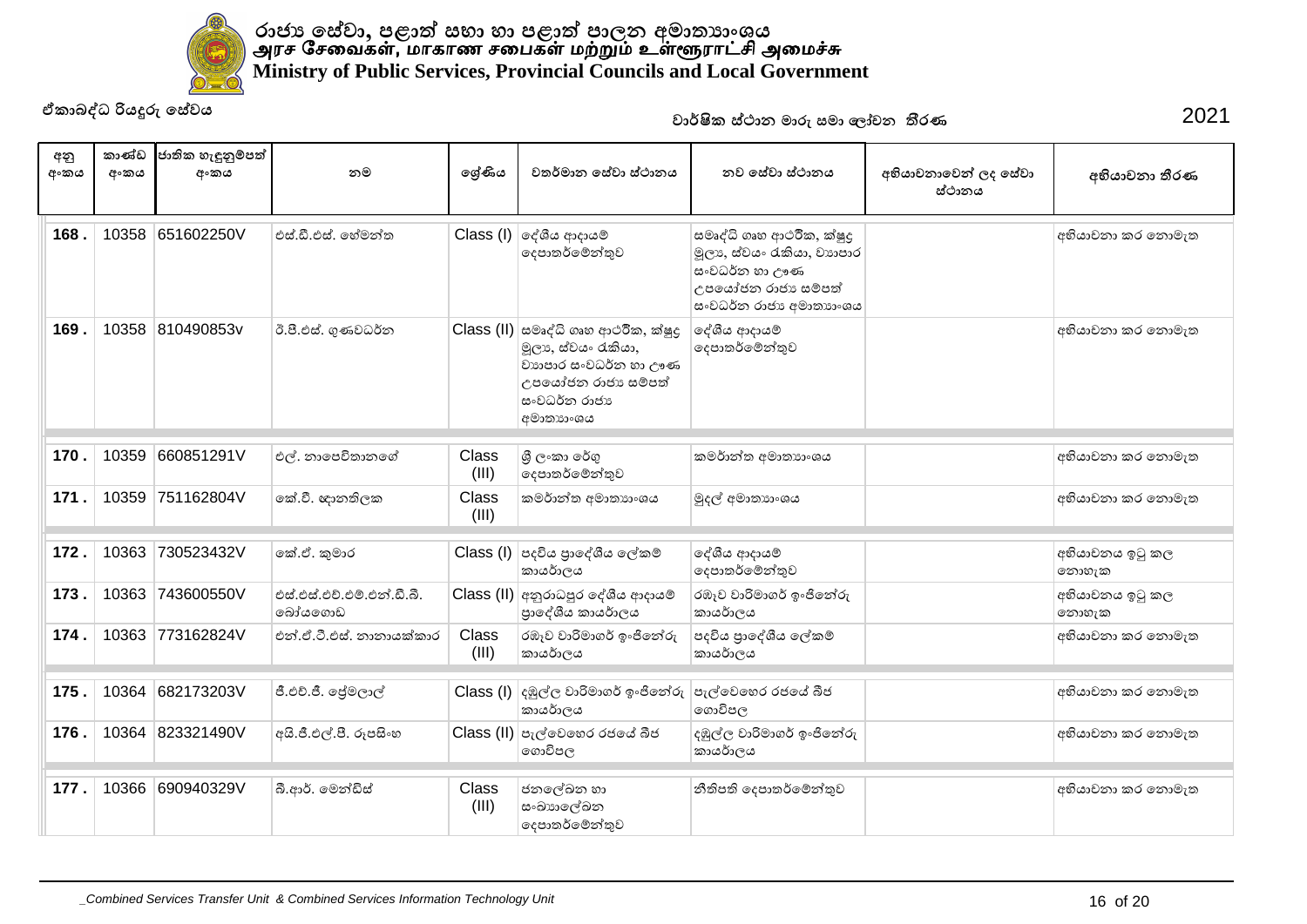

| අනු<br>අංකය | කාණ්ඩ<br>අංකය | ජාතික හැඳුනුම්පත්<br>අංකය | නම                       | ලශ්ණිය         | වතර්මාන සේවා ස්ථානය                                                | නව සේවා ස්ථානය                                                     | අභියාචනාවෙන් ලද සේවා<br>ස්ථානය | අභියාචනා තීරණ                         |
|-------------|---------------|---------------------------|--------------------------|----------------|--------------------------------------------------------------------|--------------------------------------------------------------------|--------------------------------|---------------------------------------|
| 178         | 10366         | 793550138V                | ඒ.ඒ.ඩී.ආර්. කුමාර        | Class<br>(III) | නීතිපති දෙපාතර්මේන්තුව                                             | ජනලේඛන හා<br>සංඛාහලේඛන<br>දෙපාතර්මේන්තුව                           |                                | අභියාචනා කර නොමැත                     |
| 179.        | 10367         | 693422124V                | ආර්.ඒ. තිලක්             | Class<br>(III) | ජනලේඛන හා<br>සංඛාහලේඛන<br>දෙපාතර්මේන්තුව                           | නීතිපති දෙපාතර්මේන්තුව                                             |                                | අභියාවනා කර නොමැත                     |
| 180.        | 10367         | 820030915V                | ආර්.ඩී.එස්. පෙරේරා       | Class<br>(III) | නීතිපති දෙපාතර්මේන්තුව                                             | ජනලේඛන හා<br>සංඛාහලේඛන<br>දෙපාතර්මේන්තුව                           |                                | අභියාවනා කර නොමැත                     |
| 181.        | 10373         | 792121616V                | කේ.එච්. චන්දසේන          |                | Class (II) වරාය හා නාවික<br>අමාතාහංශය                              | බතික්, අත්යන්තු රෙදි හා<br>දේශීය ඇහළුම් නිෂ්පාදන<br>රාජා අමාතාා∘ශය |                                | අභියාචනය ඉටු කල<br>නොහැක              |
| 182.        |               | 10373 832422657y          | එම්.බී. ෆහර්ාම්          | Class<br>(III) | බතික්, අත්යන්තු රෙදි හා<br>දේශීය ඇහළුම් නිෂ්පාදන<br>රාජා අමාතාහංශය | වරාය හා නාවික<br>අමාතාහංශය                                         |                                | අභියාචනා කර නොමැත                     |
| 183.        | 10378         | 751084218V                | එස්. ෂන්මුගරාජා          |                | $\text{Class}$ (l) යාපනය දේශීය ආදායම්<br>පාදේශීය කායර්ාලය          | කෝපායි පාදේශීය ලේකම්<br>කායර්ාලය                                   |                                | අභියාචනා කර නොමැත                     |
| 184         |               | 10378 832291480V          | එස්. තයස්කුමාර්          | Class<br>(III) | කෝපායි පුාදේශීය ලේකම්<br>කායර්ාලය                                  | දේශීය ආදායම්<br>දෙපාතර්මේන්තුව                                     |                                | අභියාවනා කර නොමැත                     |
| 185.        | 10379         | 673203191v                | ඒ.ඒ. විජේරත්ත            |                | Class (II) පුත්තලම දිස්තික් ලේකම්<br>කායර්ාලය                      | තරුණ හා කීඩා අමාතාහංශය                                             |                                | ස්ථාන මාරුව අවලංගු කරන<br>ලදී         |
| 186.        | 10379         | 782492837v                | එම්.ඒ.ඒ.එස්. මතෝරත්න     | Class<br>(III) | තරුණ හා කීඩා<br>අමාතාහංශය                                          | පුත්තලම දිස්තික් ලේකම්<br>කායර්ාලය                                 |                                | ස්ථාන මාරුව අවලංගු කරන<br>ලදී         |
| 187         |               | 10383 810892862V          | ආර්.වී.එස්. කුමාර        | Class<br>(III) | මොණරාගල දිසා වන<br>නිලධාරී කායර්ාලය                                | මොනරාගල පුාදේශීය<br>වාරිමාගර් ඉංජිනේරු<br>කායර්ාලය                 |                                | ස්ථාන මාරුව අවලංගු කරන<br>$ e^{\xi} $ |
| 188.        |               | 10383 811480363v          | ඩී.එම්.එල්.අයි. දිසානායක |                | Class (II) මොනරාගල පුාදේශීය<br>වාරිමාගර් ඉංජිනේරු<br>කායර්ාලය      | මොණරාගල දිසා වන<br>නිලධාරී කායර්ාලය                                |                                | ස්ථාන මාරුව අවලංගු කරන<br>ලදී         |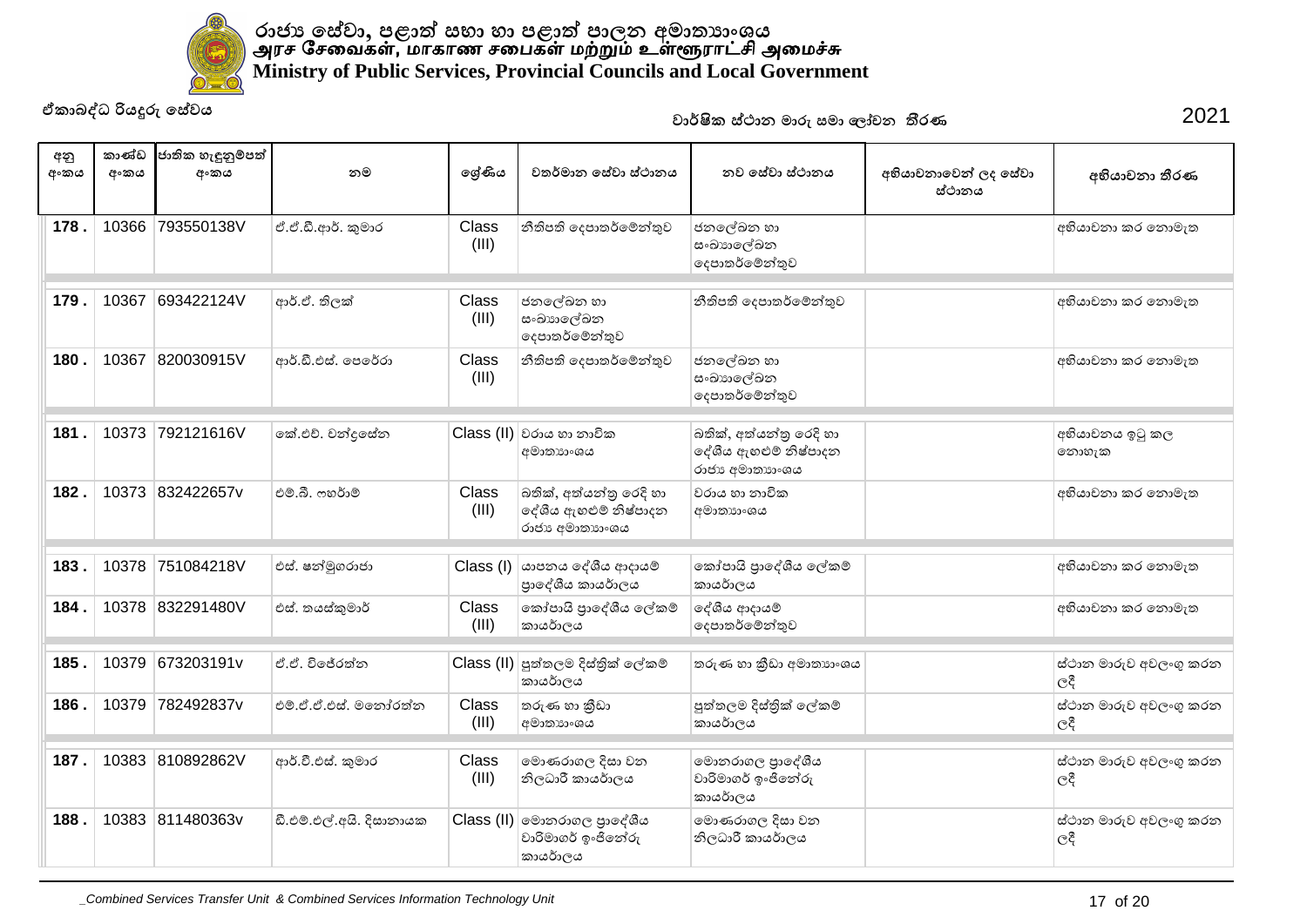

| ඒකාබද්ධ රියදුරු සේවය |               |                           |                           |                       |                                                                                                              | වාර්ෂික ස්ථාන මාරු සමා ලෝචන තීරණ                                                                             | 2021                                            |                                                                                                                       |
|----------------------|---------------|---------------------------|---------------------------|-----------------------|--------------------------------------------------------------------------------------------------------------|--------------------------------------------------------------------------------------------------------------|-------------------------------------------------|-----------------------------------------------------------------------------------------------------------------------|
| අනු<br>අංකය          | කාණ්ඩ<br>අංකය | ජාතික හැඳුනුම්පත්<br>අංකය | නම                        | ලශ්ණිය                | වතර්මාන සේවා ස්ථානය                                                                                          | නව සේවා ස්ථානය                                                                                               | අභියාචනාවෙන් ලද සේවා<br>ස්ථානය                  | අභියාචනා තීරණ                                                                                                         |
|                      |               |                           |                           |                       |                                                                                                              |                                                                                                              |                                                 |                                                                                                                       |
| 189.                 | 10391         | 681310622v                | කේ.ටී.එස්. සුමනසිරි       | Class<br>(III)        | ශී ලංකා රේගු<br>දෙපාතර්මේන්තුව                                                                               | ඉඩම් අමාතාහංශය                                                                                               |                                                 | අභියාවනා කර නොමැත                                                                                                     |
| 190.                 | 10391         | 751271980V                | ඒ.ආර්.ඒ.කේ. අතපත්තු       |                       | Class (II) ඉඩම් අමාතාහංශය                                                                                    | මුදල් අමාතාහංශය                                                                                              |                                                 | අභියාවනා කර නොමැත                                                                                                     |
| 191.                 | 10397         | 732642803V                | අයි.අයි.එන්. කුමාර        |                       | Class (II) ගලේවෙල දේවහුව<br>වාරිමාගර් කළමනාකරණ<br>අංශය                                                       | හිරියාල වාරිමාගර් ඉංජිනේරු<br>කායර්ාලය                                                                       |                                                 | අභියාවනා කර නොමැත                                                                                                     |
| 192.                 | 10397         | 792781896V                | කේ.යු.ඩබ්ලිව්.ජී. බණ්ඩාර  | Class<br>(III)        | හිරියාල වාරිමාගර්<br>ඉංජිනේරු කායර්ාලය                                                                       | ගලේවෙල දේවහුව<br>වාරිමාගර් කළමනාකරණ<br>අංශය                                                                  |                                                 | අභියාවනා කර නොමැත                                                                                                     |
| 193.                 | 10405         | 801271510V                | එස්.එම්. උඩයාත්           | <b>Class</b><br>(III) | පසුගාමී ගුාමීය පුදේශ<br>සංවධර්න සහ ගෘහාශිත<br>සත්ත්ව පාලන හා සුළු<br>ආථරික භෝග වගා<br>පුවධර්න රාජා අමාතාගංශය | විගණකාධිපති<br>දෙපාතර්මේන්තුව                                                                                |                                                 | අභියාවනා කර නොමැත                                                                                                     |
| 194.                 |               | 10405 811213950v          | කේ.ඒ.අයි.කේ. කුරුප්පු     | <b>Class</b><br>(III) | විගණකාධිපති<br>දෙපාතර්මේන්තුව                                                                                | වෙරළ සංරක්ෂණ හා වෙරළ<br>සම්පත් කළමනාකරණ<br>දෙපාතර්මේන්තුව                                                    |                                                 | අභියාවනා කර නොමැත                                                                                                     |
| 195.                 |               | 10405 832633054V          | ඩබ්ලිව්.ජී.ඒ.ඩී. පුනාන්දු | <b>Class</b><br>(III) | වෙරළ සංරක්ෂණ හා වෙරළ<br>සම්පත් කළමනාකරණ<br>දෙපාතර්මේන්තුව                                                    | පසුගාමී ගුාමීය පුදේශ<br>සංවධර්න සහ ගෘහාශිත<br>සත්ත්ව පාලන හා සුළු<br>ආථරීක හෝග වගා පුවධර්න<br>රාජා අමාතාගංශය |                                                 | අභියාවනා කර නොමැත                                                                                                     |
| 196.                 | 10728         | 701011732V                | ආර්.පී.ශූ. නිශාන්ත        | Class<br>(III)        | දේශීය ආදායම්<br>දෙපාතර්මේන්තුව                                                                               | කොළඹ පුාදේශීය ලේකම්<br>කායර්ාලය                                                                              | කැස්බෑව ඉඩම් හිමිකම් නිරවූල්<br>කිරීමේ කායර්ාලය | අනුපාප්තිකයා<br>712301821V ವಿನಿ. <u>.</u> .<br>හේමන්ත - ඉඩම් හිමිකම්<br>නිරවූල් කිරීමේ<br>දෙපාතර්මේන්තුව බව<br>සලකන්න |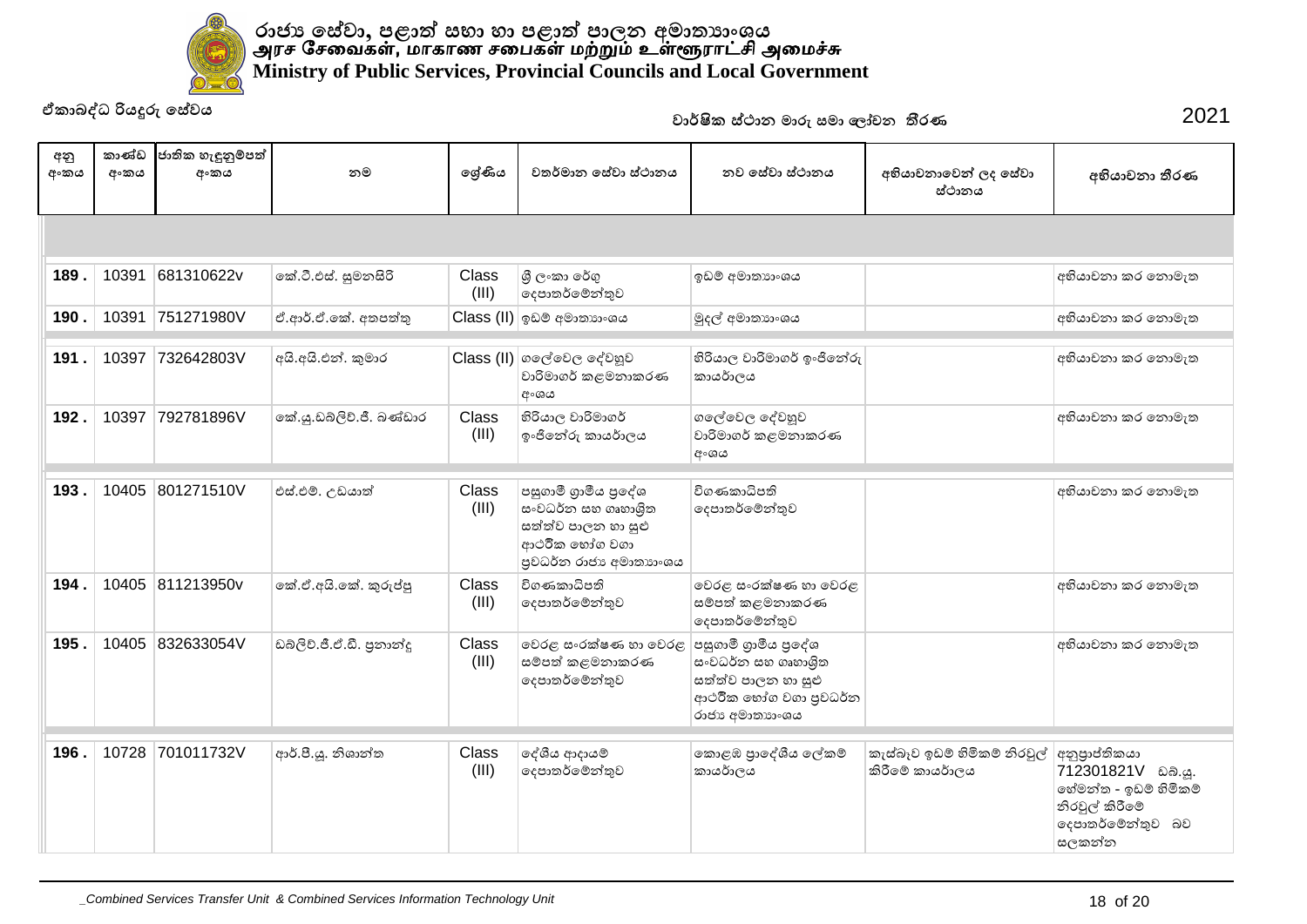

| අනු<br>අංකය | කාණ්ඩ<br>අංකය                                        | ජාතික හැඳුනුම්පත්<br>අංකය | නම                       | ලශ්ණිය         | වතර්මාන සේවා ස්ථානය                         | නව සේවා ස්ථානය                       | අභියාචනාවෙන් ලද සේවා<br>ස්ථානය        | අභියාචනා තීරණ                                                                           |  |  |  |
|-------------|------------------------------------------------------|---------------------------|--------------------------|----------------|---------------------------------------------|--------------------------------------|---------------------------------------|-----------------------------------------------------------------------------------------|--|--|--|
| 197.        |                                                      | 10728 741102692V          | ඒ.කේ. කරන්නාගොඩ          | Class<br>(III) | කොළඹ පුාදේශීය ලේකම්<br>කායර්ාලය             | ශී ලංකා මිනින්දෝරු<br>දෙපාතර්මේන්තුව |                                       | ස්ථාන මාරුව අවලංගු කරන<br>ලදී                                                           |  |  |  |
| 198.        |                                                      | 10728 751540442V          | ශු.ජී.එන්.ඩබ්ලිව්, කුමාර | Class<br>(III) | ශී ලංකා මිනින්දෝරු<br>දෙපාතර්මේන්තුව        | දේශීය ආදායම්<br>දෙපාතර්මේන්තුව       |                                       | ස්ථාන මාරුව අවලංගු කරන<br>ලදී                                                           |  |  |  |
| 199         | 10739                                                | 711261052v                | එච්.එම්.ඒ. කුමාර         | Class<br>(III) | ඉඩම් අමාතාහංශය                              | දේශීය ආදායම්<br>දෙපාතර්මේන්තුව       |                                       | අභියාචනා කර නොමැත                                                                       |  |  |  |
| 200         | 10739                                                | 740652087v                | එන් වත්තගේ               | Class (I)      | ලද්ශීය ආදායම්<br>දෙපාතර්මේන්තුව             | ඉඩම් අමාතාහංශය                       |                                       | අභියාවනා කර නොමැත                                                                       |  |  |  |
| 201         | 10741                                                | 642143735V                | ආර්.එම්.එන්.එන්. බණ්ඩාර  | Class (I)      | ආගමන හා විගමන<br>දෙපාතර්මේන්තුව             | පේෂ කමර්ාන්ත<br>දෙපාතර්මේන්තුව       | ගොඩනැගිලි දෙපාතර්මේන්තුව අනුපාප්තිකයා | 690372495v<br>එන්.එස්.ආර්.එස්.<br>නානායක්කාර - ගොඩනැගිලි<br>දෙපාතර්මේන්තුව බව<br>සලකන්න |  |  |  |
| 202         | 10741                                                | 661260491V                | බී.කේ.එල්. රංජිත්        |                | $Class (I)$ ලප්ෂ කමර්ාන්ත<br>දෙපාතර්මේන්තුව | ආගමන හා විගමන<br>දෙපාතර්මේන්තුව      |                                       | ස්ථාන මාරුව අවලංගු කරන<br>ලදී                                                           |  |  |  |
| 203         | 10748                                                | 782733109V                | ඩබලිව්.එම්.ඒ. පියන්ත     | Class<br>(III) | අධාහපන අමාතා ශය                             | බියගම පුාදේශීය ලේකම්<br>කායර්ාලය     |                                       | අභියාචනය ඉටු කල<br>නොහැක                                                                |  |  |  |
| 204.        |                                                      | 10748 800671701V          | කේ.එච්. චමින්ද           | Class<br>(III) | බියගම පාදේශීය ලේකම්<br>කායර්ාලය             | අධාහපන අමාතා ශය                      |                                       | අභියාචනා කර නොමැත                                                                       |  |  |  |
|             | <u>සමාලෝචන කමිටු තීරණ මගින් ලබාදුන් නව ස්ථානමාරු</u> |                           |                          |                |                                             |                                      |                                       |                                                                                         |  |  |  |
| 205.        | 11021                                                | 642143735V                | ආර්.එම්.එන්.එන්. බණ්ඩාර  | Class (I)      | ආගමන හා විගමන<br>දෙපාතර්මේන්තුව             |                                      | ගොඩනැගිලි දෙපාතර්මේන්තුව අනුපාප්තිකයා | 690372495v<br>එන්.එස්.ආර්.එස්.<br>නානායක්කාර - ගොඩනැගිලි<br>දෙපාතර්මේන්තුව බව<br>සලකන්න |  |  |  |